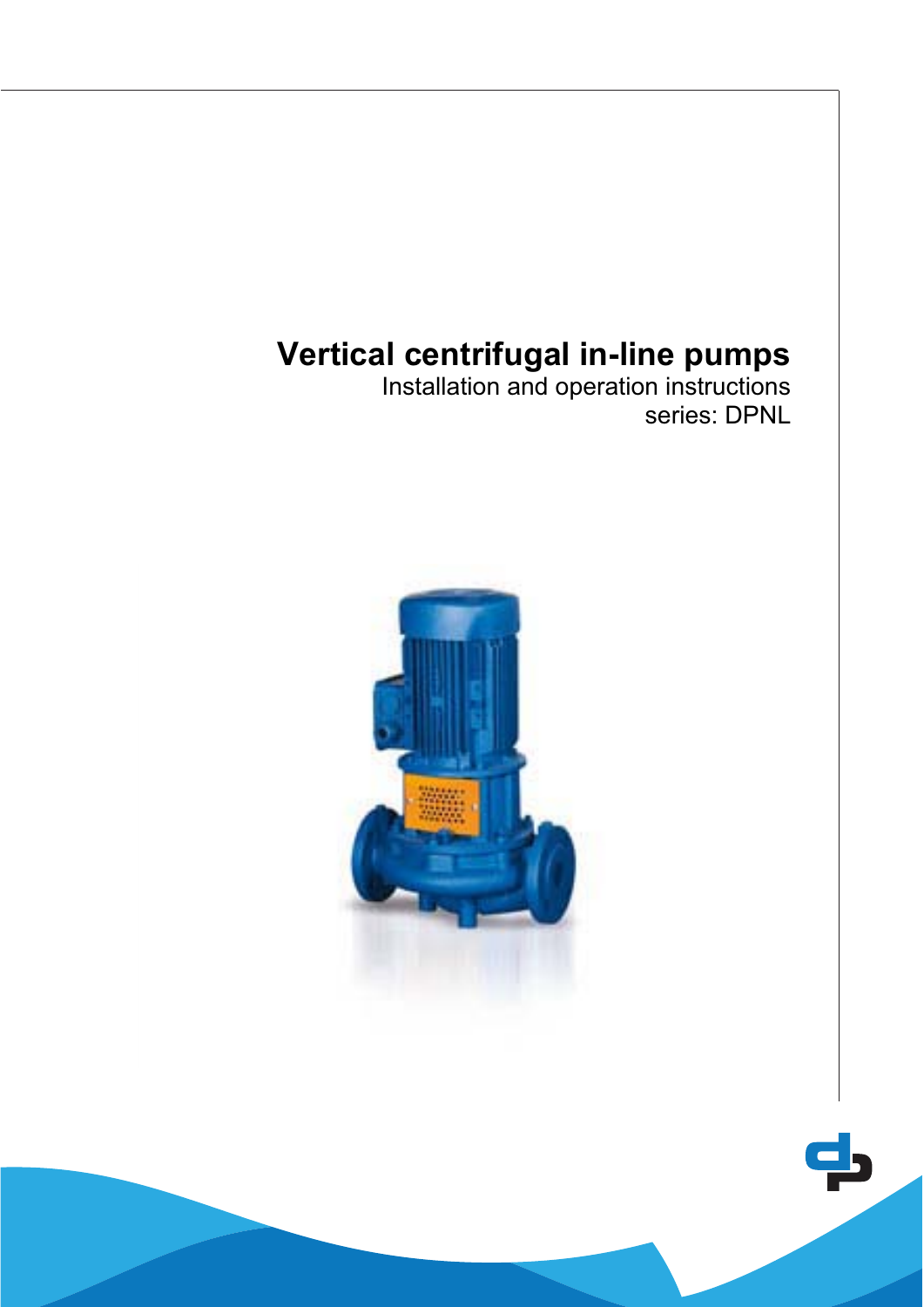# **EC declaration of conformity**

**DP-Pumps Kalkovenweg 13 2401 LJ Alphen aan den Rijn, The Netherlands Tel: (+31)(0)-172-48 83 88** 

Hereby declares as manufacturer entirely on his own responsibility, that the products:

**Vertical single-stage centrifugal pumps, series: DPNL Horizontal single-stage centrifugal pumps, series: DPNT and DPNM Horizontal single-stage split case pumps, series: DPAS** 

to which this declaration refers, are in accordance with the following standard: **EN 809/A1** according to the provisions of the harmonized standard for pumps and which implies the regulations of **Machine Directive 2006/42/EC, EMC Directive 2004/108/EC, Ecodesign Directive 2009/125/EC, Regulation 547/2012 (for water pumps with a maximum shaft power of 150kW)** in the most recent form.

The pump is subject to this declaration of conformity as a stand-alone product. An installation in which the pump is built in must be declared as compliant to all relevant regulations and standards for the complete

 $\bigcap_{\Omega}$ 

Alphen aan den Rijn 14/02/2013

Authorized representative W. Ouwehand, technical director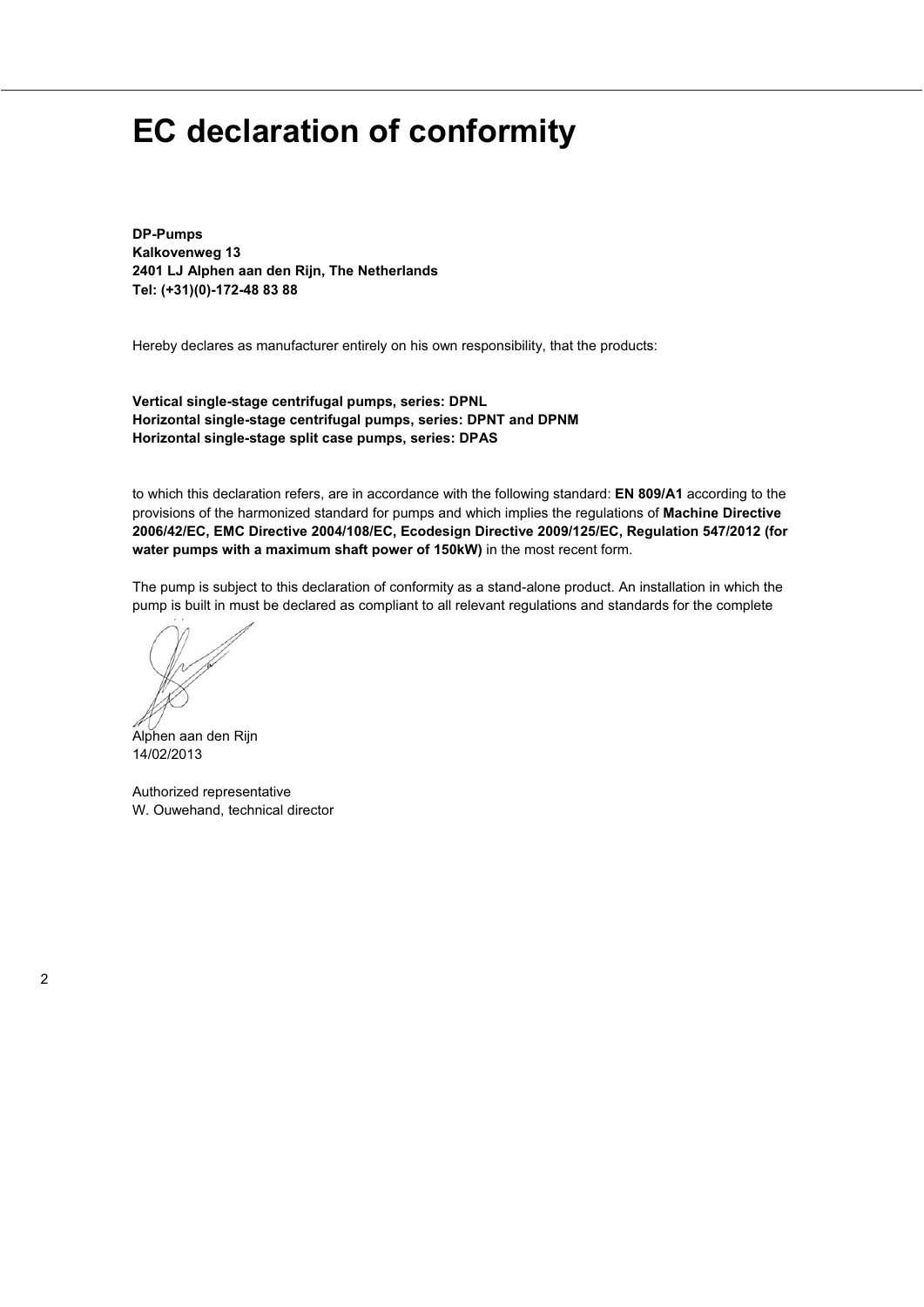# **Table of contents**

| 1              |         |                                                                                |  |  |  |  |  |  |  |  |
|----------------|---------|--------------------------------------------------------------------------------|--|--|--|--|--|--|--|--|
| $\overline{2}$ |         |                                                                                |  |  |  |  |  |  |  |  |
| 3              | General |                                                                                |  |  |  |  |  |  |  |  |
|                | 3.1     |                                                                                |  |  |  |  |  |  |  |  |
|                | 3.2     |                                                                                |  |  |  |  |  |  |  |  |
|                | 3.3     |                                                                                |  |  |  |  |  |  |  |  |
|                | 3.4     |                                                                                |  |  |  |  |  |  |  |  |
|                | 3.5     |                                                                                |  |  |  |  |  |  |  |  |
|                | 3.6     |                                                                                |  |  |  |  |  |  |  |  |
| 4              |         |                                                                                |  |  |  |  |  |  |  |  |
|                | 4.1     |                                                                                |  |  |  |  |  |  |  |  |
|                | 4.2     | Hazardous conditions that may occur when one does not comply with the safety   |  |  |  |  |  |  |  |  |
|                |         |                                                                                |  |  |  |  |  |  |  |  |
|                | 4.3     |                                                                                |  |  |  |  |  |  |  |  |
|                | 4.4     |                                                                                |  |  |  |  |  |  |  |  |
|                | 4.5     |                                                                                |  |  |  |  |  |  |  |  |
|                |         |                                                                                |  |  |  |  |  |  |  |  |
| 5              |         |                                                                                |  |  |  |  |  |  |  |  |
|                | 5.1     |                                                                                |  |  |  |  |  |  |  |  |
|                | 5.2     |                                                                                |  |  |  |  |  |  |  |  |
| 6              |         |                                                                                |  |  |  |  |  |  |  |  |
|                | 6.1     |                                                                                |  |  |  |  |  |  |  |  |
|                | 6.2     |                                                                                |  |  |  |  |  |  |  |  |
| 7              |         |                                                                                |  |  |  |  |  |  |  |  |
|                | 7.1     |                                                                                |  |  |  |  |  |  |  |  |
|                | 7.2     |                                                                                |  |  |  |  |  |  |  |  |
|                | 7.3     | Coupling alignment of DPNL pumps supplied without motor or dismounted motor 12 |  |  |  |  |  |  |  |  |
|                | 7.4     |                                                                                |  |  |  |  |  |  |  |  |
|                | 7.5     |                                                                                |  |  |  |  |  |  |  |  |
| 8              |         |                                                                                |  |  |  |  |  |  |  |  |
|                | 8.1     |                                                                                |  |  |  |  |  |  |  |  |
|                | 8.2     |                                                                                |  |  |  |  |  |  |  |  |
|                | 8.3     |                                                                                |  |  |  |  |  |  |  |  |
|                | 8.4     |                                                                                |  |  |  |  |  |  |  |  |
| 9              |         |                                                                                |  |  |  |  |  |  |  |  |
|                |         |                                                                                |  |  |  |  |  |  |  |  |
|                | 9.1     |                                                                                |  |  |  |  |  |  |  |  |
|                | 9.2     |                                                                                |  |  |  |  |  |  |  |  |
|                | 9.3     |                                                                                |  |  |  |  |  |  |  |  |
| 10             |         |                                                                                |  |  |  |  |  |  |  |  |
|                | 10.1    |                                                                                |  |  |  |  |  |  |  |  |
| 11             |         |                                                                                |  |  |  |  |  |  |  |  |
|                | 11.1    |                                                                                |  |  |  |  |  |  |  |  |
|                | 11.2    |                                                                                |  |  |  |  |  |  |  |  |
|                |         |                                                                                |  |  |  |  |  |  |  |  |
| 12             |         |                                                                                |  |  |  |  |  |  |  |  |

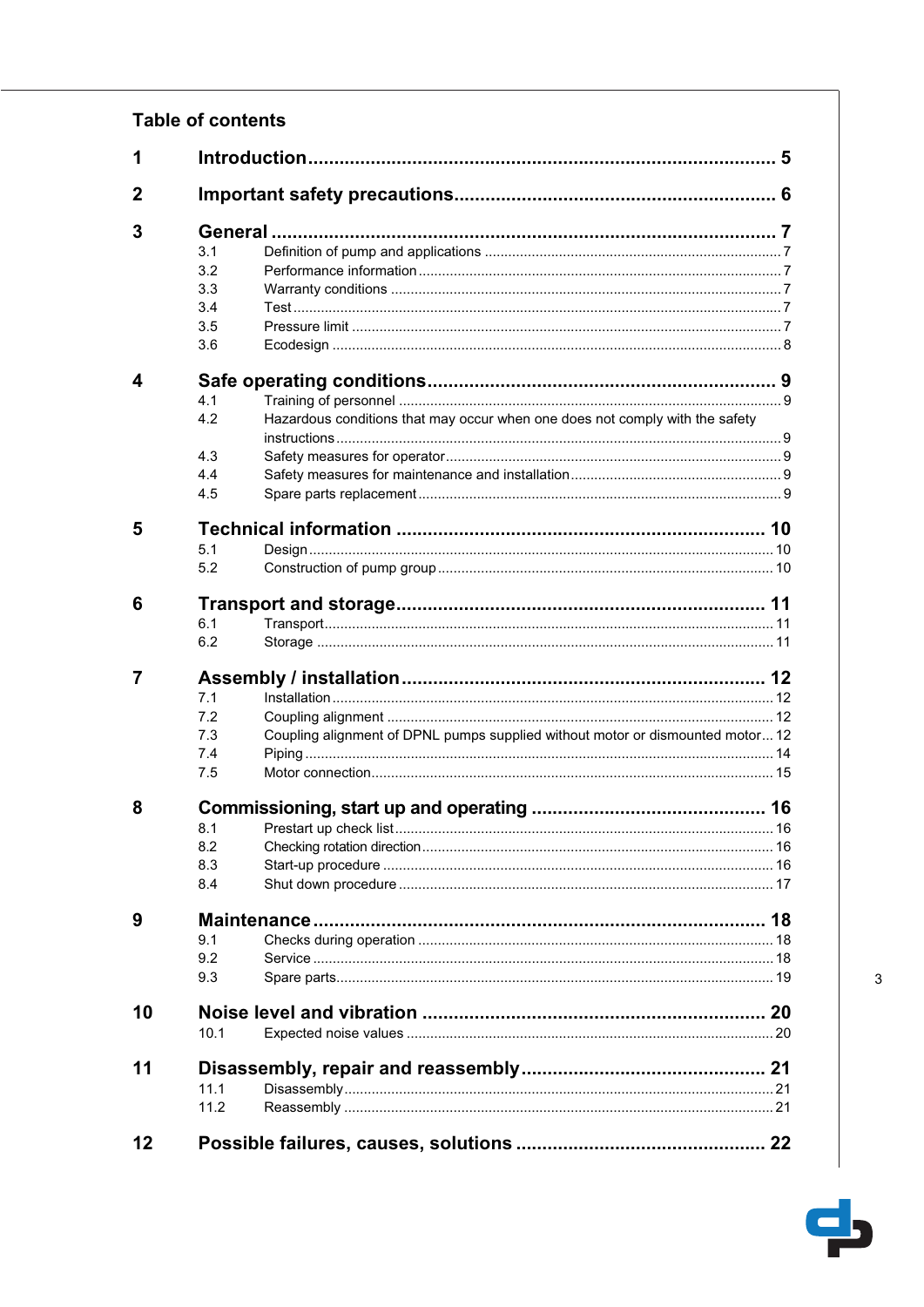| 13 |  |
|----|--|
| 14 |  |
| 15 |  |
| 16 |  |
| 17 |  |
| 18 |  |
| 19 |  |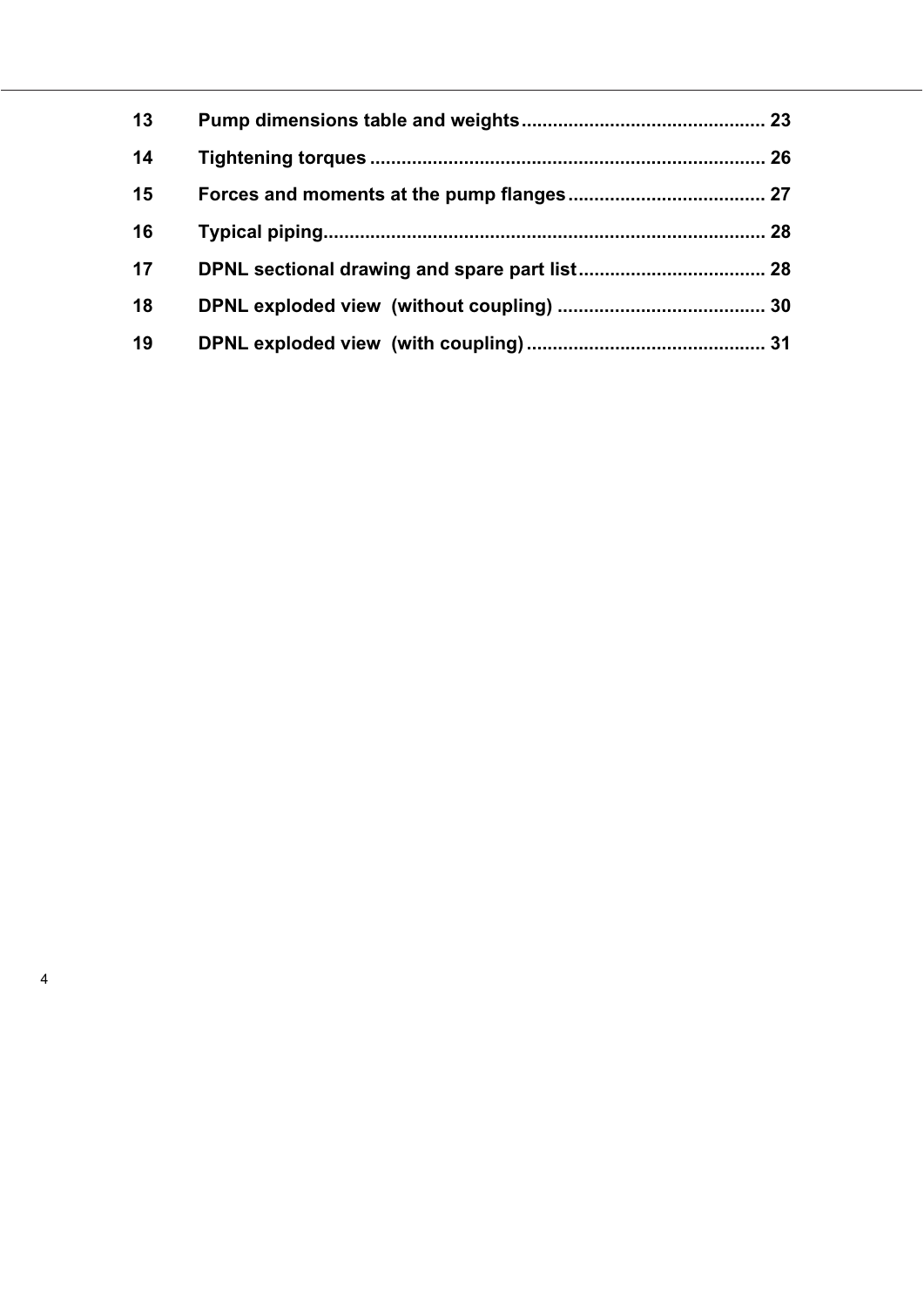# **1 Introduction**



This manual contains instructions for the installation, operation and maintenance of the DPNL type non-self-priming centrifugal in-line pumps from DP-Pumps.

- Please read carefully this manual and apply all the instructions to operate pumps without problems. Pumps shall be used for their intended duties. In this manual, there are information on operating conditions, installation, starting-up, settings and main controls of pumps.
- These operating and maintenance instructions contain DP-Pumps' suggestions. The special operating and maintenance information of the plumbing that a pump is fitted to is not considered in these instructions. This information must be given by plumbing constructors only.
- Please refer to instructions of plumbing constructors.
- Please pay attention to the warnings in this manual and ensure that it is read before the installation-start up process. DP-Pumps is not responsible for the accidents resulting from negligence.
- If you cannot find an answer to your questions in this manual, it is suggested that you contact DP-Pumps. Please inform us about the rated value and especially the serial number of the pump when you get in contact for help.
- The safety instructions in this manual cover the current national accident protection regulations. Beside all of these, an operation, work and safety measure imposed by the costumer has to be applied.

### **The signs used in this operating manual**



Read the instructions carefully in this operating manual and store it for future reference.



Warning sign against electrical risks.



Sign for the operator's safety.

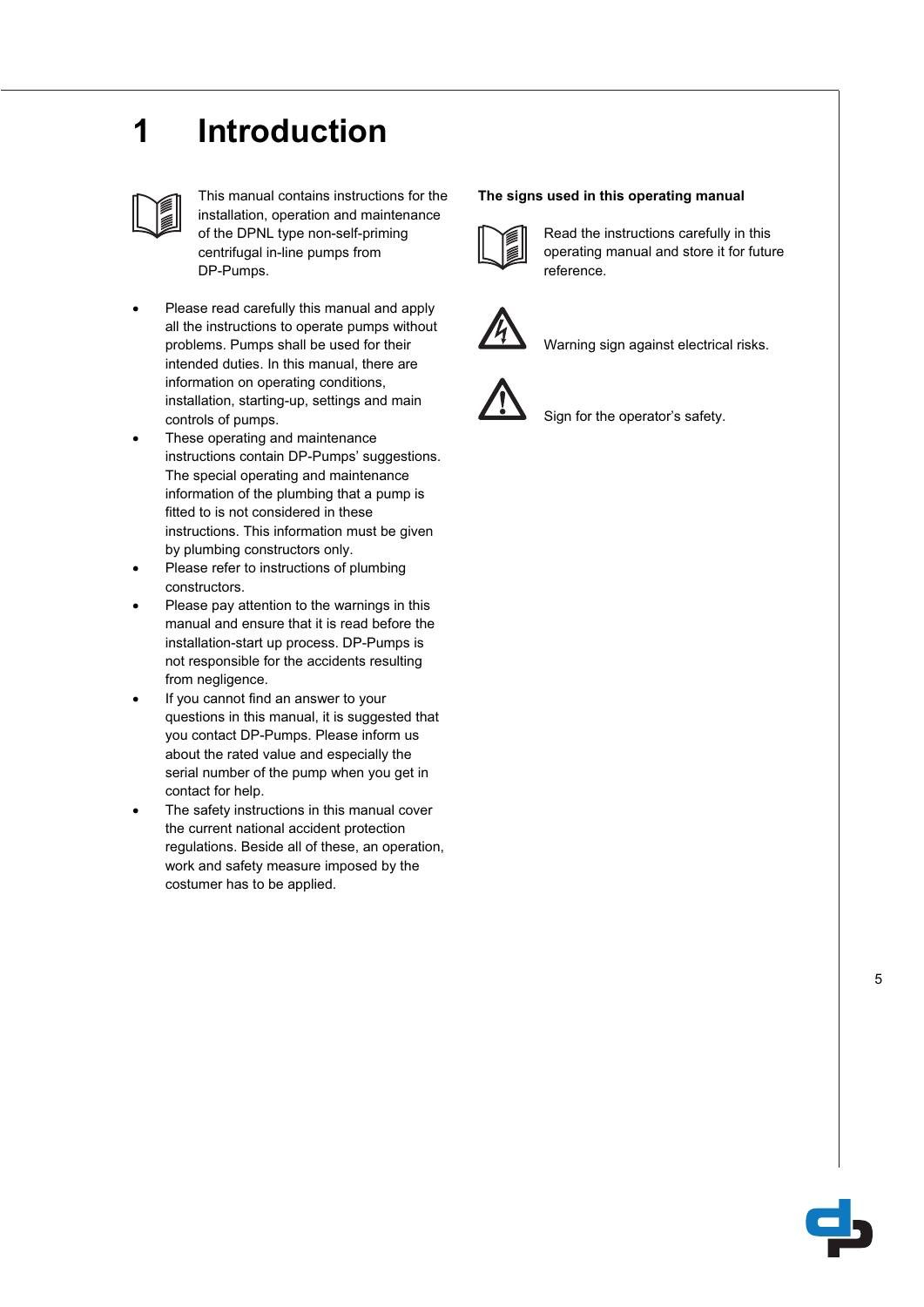# **2 Important safety precautions**



In order to minimize the accidents during the mounting and putting into service of the pump, the following rules have to be applied.

- 1. Do not work without taking safety measures relevant to equipment. Cable, mask and safety band must be used when necessary.
- 2. Be sure there is adequate amount of oxygen and there is no toxic gaseous around.
- 3. Before using welding or any electrical equipment make sure that there is no risk of explosion.
- 4. Check the cleanliness of the area to take care of your health. (Dust, smoke, etc.)
- 5. Do keep in mind that there is a risk of having accidents related to electricity
- 6. Do not lift the pump before you check the transport equipment.
- 7. Be sure you have a by-pass line.
- 8. Use helmet, eye glasses and protective shoes for your safety.
- 9. Place a protective barrier around the pump within the necessary safety area.
- 10. Dust, liquids and gaseous that may cause overheating, short circuit, corrosion and fire must be kept away from the pump unit.
- 11. By checking the noise level of the pump unit, take necessary measures to avoid noisy operation of the pump that can have harmful effects on the personnel and environment.
- 12. Be careful about the direction of transport and storage.
- 13. Cover appropriately the moving parts to avoid possible injury of the personnel. Mount the coupling guard and belting before starting-up the pump.
- 14. All the electrical and electronic applications must be performed by authorized person conforming EN 60204-1 and/or domestic instructions.
- 15. Protect the electrical equipment and motor against overloading.
- 16. If flammable and explosive liquids are pumped, ground connection of electricity should be carried out properly.
- 17. Do not expose the pump unit to sudden temperature variations.
- 18. All personnel who work with the waste water system need to be vaccinated in case of contagious diseases.
- 19. If the pump contains hazardous liquids, one must use protective helmet against the risk of splatter. One also must accumulate the liquid in a proper container against any risk of leakage.

**All other health and safety rules, laws and regulations must be applied.**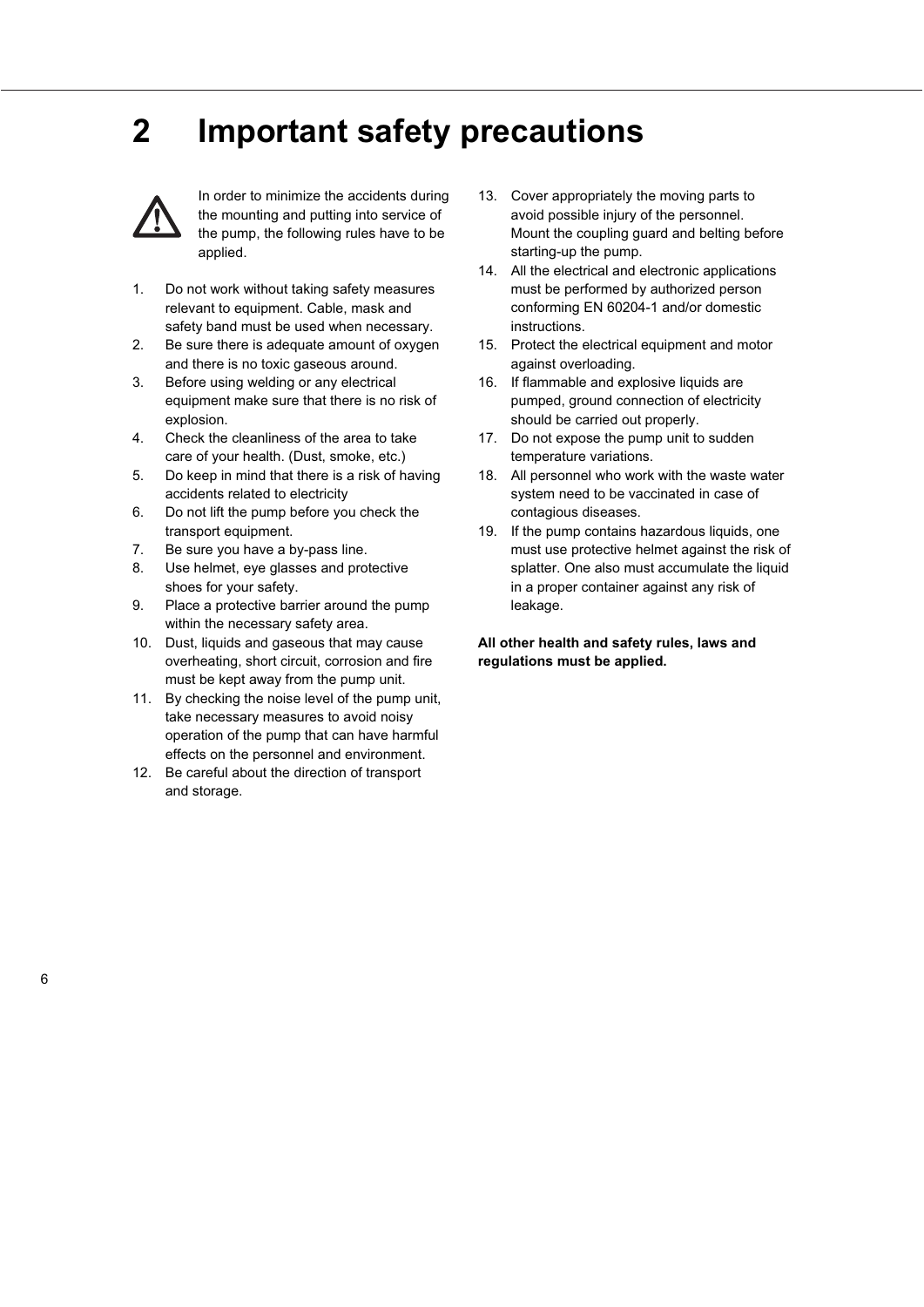# **3 General**

# **3.1 Definition of pump and applications**

DPNL series pumps are single stage, in-line volute type pumps. They are used in

- Water networks and pressurization facilities
- Irrigation, sprinkling and drainage systems
- Filling and draining of tanks and reservoirs
- Hot and cold water circulation in heating and cooling systems
- Condense water pumping
- Water circulations in pools
- Health and purification facilities
- Industrial and social facilities

Fresh and sea water pumping in ships They shall be used to pressurize liquids (up to 90°C), which are clean or mildly impure, nonabrasive, and not containing large solid particles or fibre.



## **CAUTION**

**Please contact DP-Pumps for liquids that have different chemical and physical specifications.** 

DPNL pumps comply with DIN 24255 standards within nominal capacity range.

## **Technical specifications of DPNL type pumps**

| <b>Suction Flange</b> | DN 40-DN 250  |
|-----------------------|---------------|
| Discharge Flange      | DN 40-DN 250  |
| Capacity              | 2-700 m3/hour |
| Head                  | $2 - 70$ m    |
| Speed                 | 900-3600 rpm  |

## **Pump Label**

|                                                     | duijvelaar pompen<br>dp pumps |                                              | C٤                    |
|-----------------------------------------------------|-------------------------------|----------------------------------------------|-----------------------|
| Type:<br>$P/N$ :<br>$S/N$ :<br>n:<br>Pmax:<br>Tmax: | rpm<br>bar<br>°C              | Q:<br>Н:<br>Imp@:<br>n bep:<br>MEI:<br>Year: | m3/hr<br>m<br>mm<br>% |
| dp industries<br>Alphen aan den Rijn, Holland       |                               |                                              |                       |

## **3.2 Performance information**

Actual performance of the pump can be obtained from the order page and/or from the test report. This information is given on the pump label. The performance curves given in the catalogue are valid for water whose density and viscosity are p=1 kg/dm3 and v=1 cst. respectively. For those liquids whose densities and viscosities are different from those of water, please consult with DP-Pumps since the performance curves vary with density and viscosity.



## **CAUTION**

**Do not operate the pump with a motor that has a different power except for the given catalogue and label values.** 

# **3.3 Warranty conditions**

The entire products in our selling program are warranted by DP-Pumps. The warranty period is 24 months after delivery.

Warranty conditions will only be valid when all the instructions about installation and start-up operations of the pump unit are taken into account.

## **3.4 Test**

All Pumps are dispatched for sale when all the performance and pressure tests are completed. Proper assurance of material and fault-free operation of pumps whose performance tests are made is under the warranty of DP-Pumps.

## **3.5 Pressure limit**



Pressure at the discharge flange must not exceed 10 bar. A special order is necessary for applications with higher pressures.

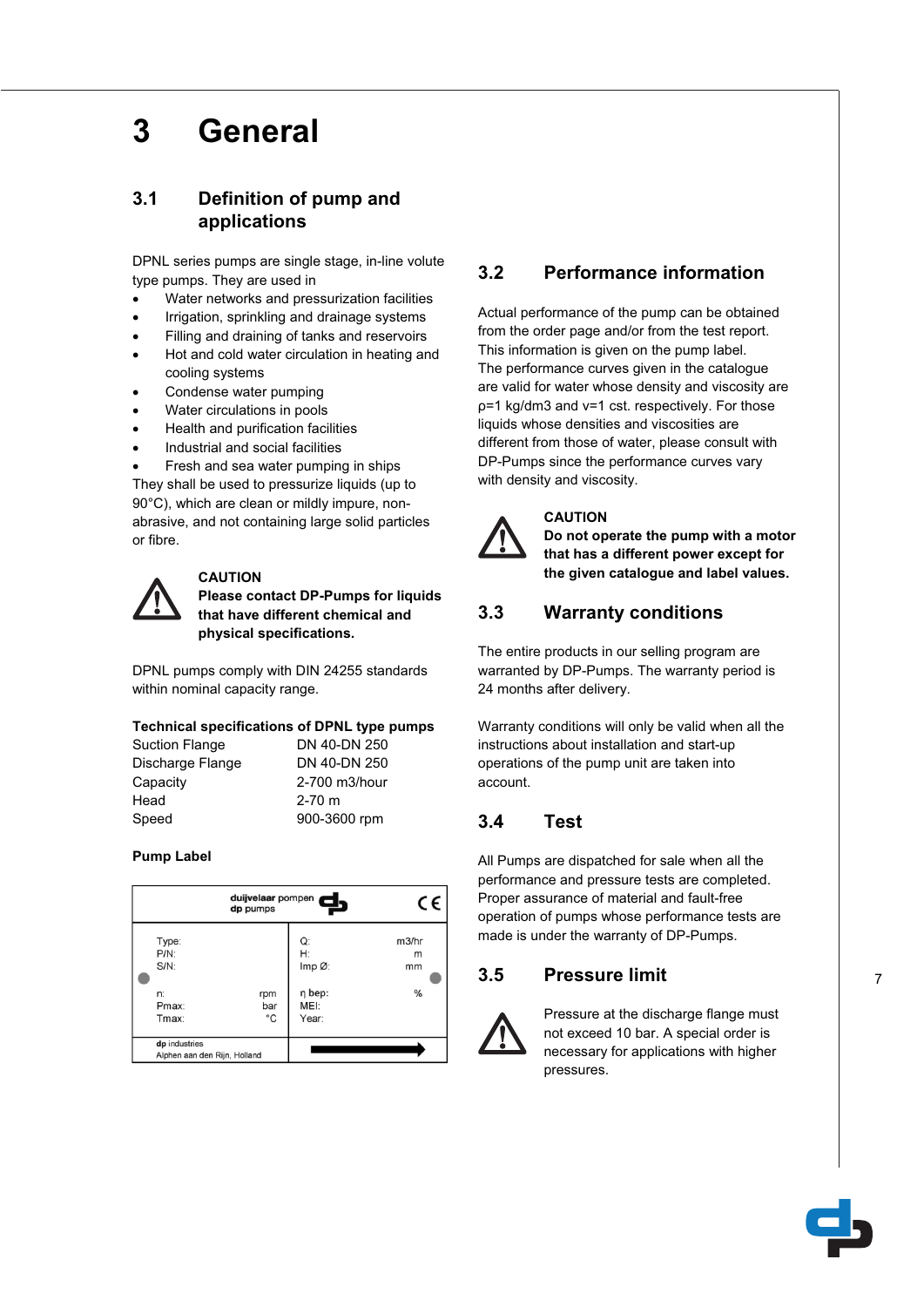## **3.6 Ecodesign**

Product according to Regulation 547/2012 (for water pumps with maximum shaft power rating of 150 kW) to the Ecodesign Directive 2009/125/EC.

- Minimum Efficiency Index: See pump label.
- The reference value MEI of a water pump with the best efficiency is  $= 0.70$ .
- Year built: See pump label.
- Manufacturer's name or trademark, official registration number and place of production: See manual or order documentation.
- Information about type and size of the item: See pump label.
- Performance curves of the pump, including efficiency characteristics: See documented curve.
- The efficiency of a pump with a corrected impeller is usually lower than that of a pump impeller with a full diameter. A pump with a corrected impeller is adapted to a certain duty point, thereby reducing the energy consumption. Minimum Efficiency Index (MEI) refers to the full impeller diameter.
- The operation of this water pump at different operating points can be more efficient and more economical when it is controlled, for example using a variable speed controller which adjusts the pump operation to the system.
- Information for disassembly, recycling or disposal after the final shutdown: See chapter 11 Disassembly.
- Information about the efficiency reference value or  $MEI = 0.7 (0.4)$  benchmark index for the pump on the basis of the pattern in the picture, please visit: http://www.europump.org/efficiencycharts.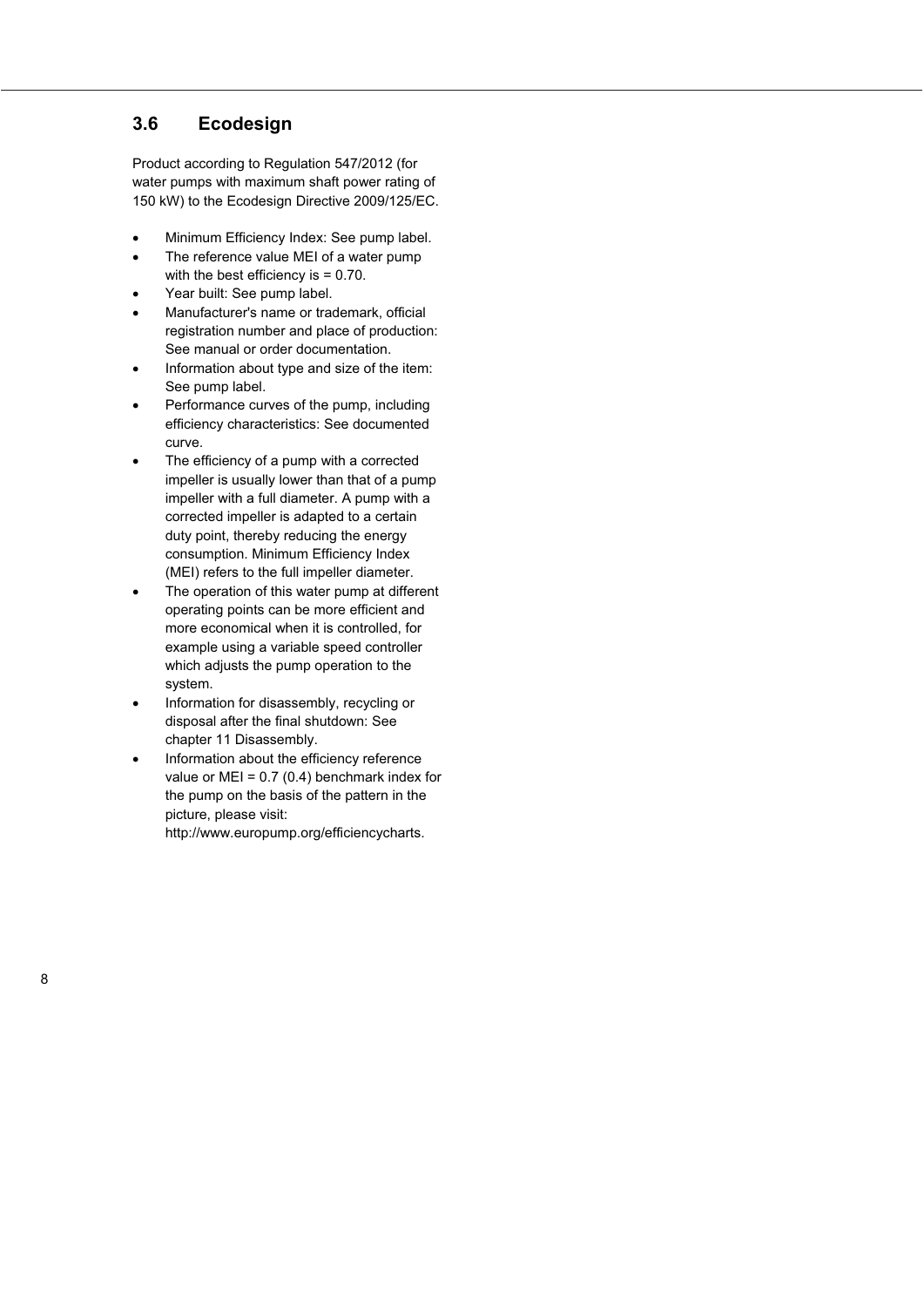# **4 Safe operating conditions**

This manual contains main safety instructions for the installation, operation and maintenance. It must be read by the personnel who are responsible for installation and operation. This manual should always be kept near the installation location. It is important to comply with safety precautions stated in page 1 along with the general safety instructions as well as preventive measures repeated in other sections of this manual.

## **4.1 Training of personnel**

Installation, operation and maintenance personnel must have necessary knowledge in order to accomplish the given job. The responsibility, adequacies and controlling duties of such personnel must be determined by the costumer. It has to be certain that these personnel comprehend totally the content of the operating manual.

If the personnel do not have enough knowledge, required training must be given by the costumer. If training support is needed by the costumer, it will be provided by the manufacturer/seller.



## **CAUTION**

**Untrained personnel and unwillingness to comply with safety instructions may be risky for both machine and environment. DP-Pumps is not responsible for this kind of damages.** 

## **4.2 Hazardous conditions that may occur when one does not comply with the safety instructions**

Incompliance with safety regulations may put the personnel, the environment and the machine in danger and thus may cause damages. Incompliance with safety regulations may give rise to situations listed below:

## **Important operational functions of the factory may stop.**

**Maintenance may get difficult. One may get injured by electrical, mechanical or chemical hazards.** 

## **4.3 Safety measures for operator**

Dangerous, hot or cold components in the pump area must be covered so that one cannot touch them.

Moving components of the pump (such as rigid coupling) must be covered so that one cannot touch them. Those covers must not be dismounted while the pump is running. Dangers that results from electrical connections must be removed. To get more information about this subject, we refer to VDE and domestic electrical instructions.

# **4.4 Safety measures for maintenance and installation**

The costumer must assure that all maintenance, check and instalment tasks are performed by qualified personnel. Repair work must only be performed while the machine is not running. The pump and its auxiliary system must be cleaned thoroughly if it contains hazardous liquids. At the end of the repair work, all safety and protective equipment must be re-installed.

## **4.5 Spare parts replacement**

Replacement of spare parts and all modifications must be done after contacting with the manufacturer. Spare parts and accessories certified by the manufacturer are important for the safe operation of the system.

**Notice:** DP-Pumps is not responsible for using improper spare parts.

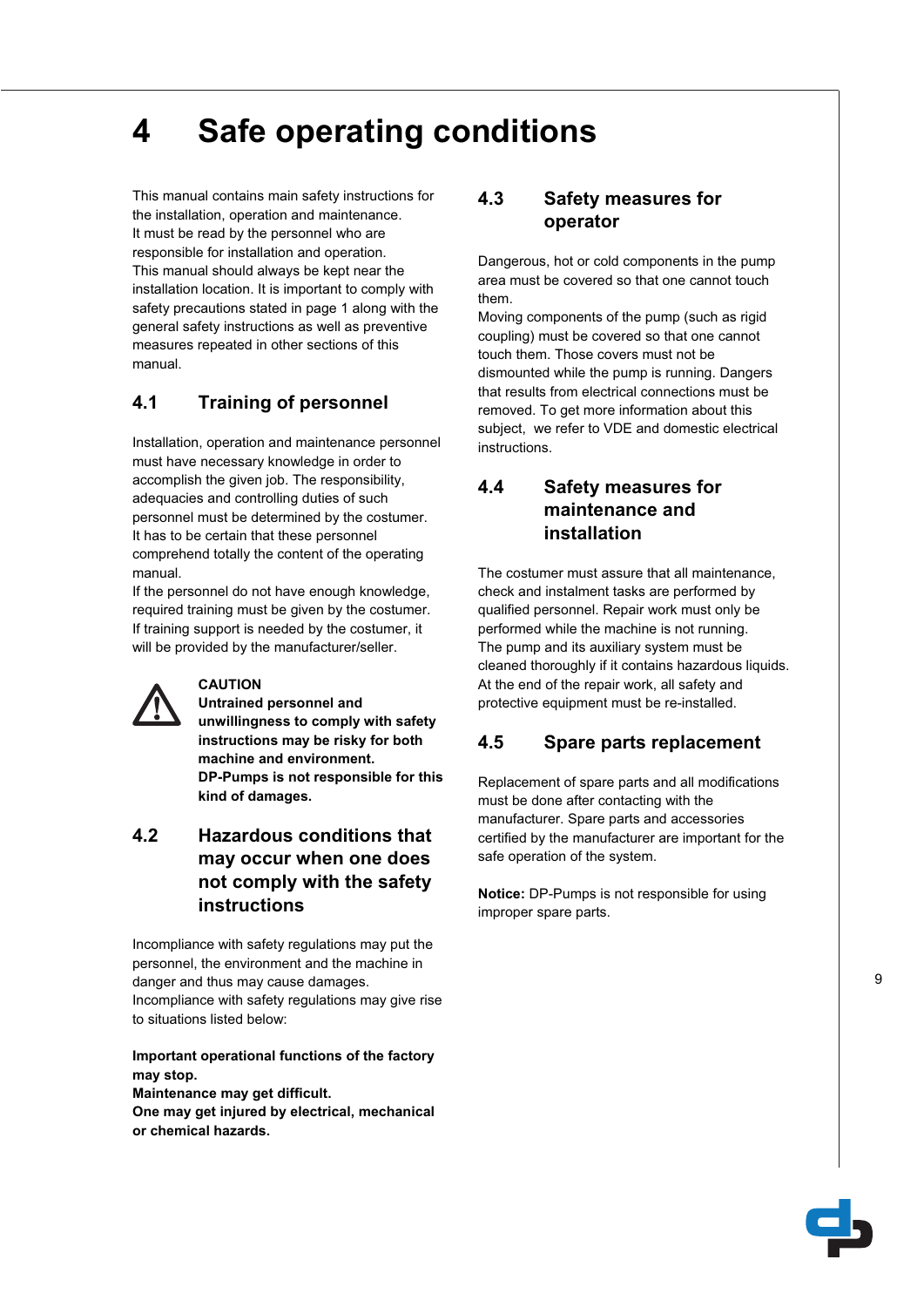# **5 Technical information**

## **5.1 Design**

Single stage, non-self-priming in-line centrifugal pumps are furnished with standard pumps and mechanical seals.

## **5.1.1 Locations of flange - flanges**

| Discharge Flanges      | DIN 2533-PN 16 |
|------------------------|----------------|
| <b>Suction Flanges</b> | DIN 2533-PN 16 |

## **5.1.2 Connection of pump and motor**

Motor is close coupled to the pump with a rigid coupling using and an adapter and flange. In this way, the shafts of the motor and pump constitute a complete unit.

## **5.1.3 Impeller**

The closed radial type impeller of the pump is balanced dynamically in an electronic balance machine. The thrust (axial force) is balanced with the back wear ring and balance holes.

## **5.1.4 Shaft**

The shaft, impeller and other parts of the pump is designed to be dismountable without moving (dislodge) the suction and discharge pipes and volute of the pump. In this way, the installation and maintenance operations can be performed very easily.

## **5.1.5 Bearing and lubrication**

Rolling bearings are not used in DPNL type pumps. Motor bearing is enough for countervailing all axial and radial forces.

## **5.1.6 Seals**

In standard production, various mechanical seal types (e.g., bellow type, spring actuated type) are used for sealing.

## **5.2 Construction of pump group**

## **5.2.1 Drive**

A hermetic, 3 phase, totally enclosed, fan cooled, squirrel caged, IM 3611 V 18 type electrical motor which complies with DIN EN 60034-1, IEC, VDE and standards is used to drive the pump in proper speed and power.

Specifications of electrical motor

| <b>Isolation class</b>  | : F           |
|-------------------------|---------------|
| <b>Protection class</b> | : IP 54-IP 55 |
| Frequency               | : 50 Hz.      |
| Running type            | : S1          |
| Start-up type           |               |
| $0.00011/11$ $1.111$    |               |

- x 3x380 V(Y) up to 4 kW
- More than 4 kW,  $3x380(\Delta) + (Y/\Delta)$

## **5.2.2 Coupling and coupling guard**

In DPNL type pumps, a clamped type rigid coupling is used. A coupling guard is provided in accordance with EN 294 in the rigid coupling area.



**Pump can only be run with a coupling guard in accordance with EN 294 according to the safety instructions.**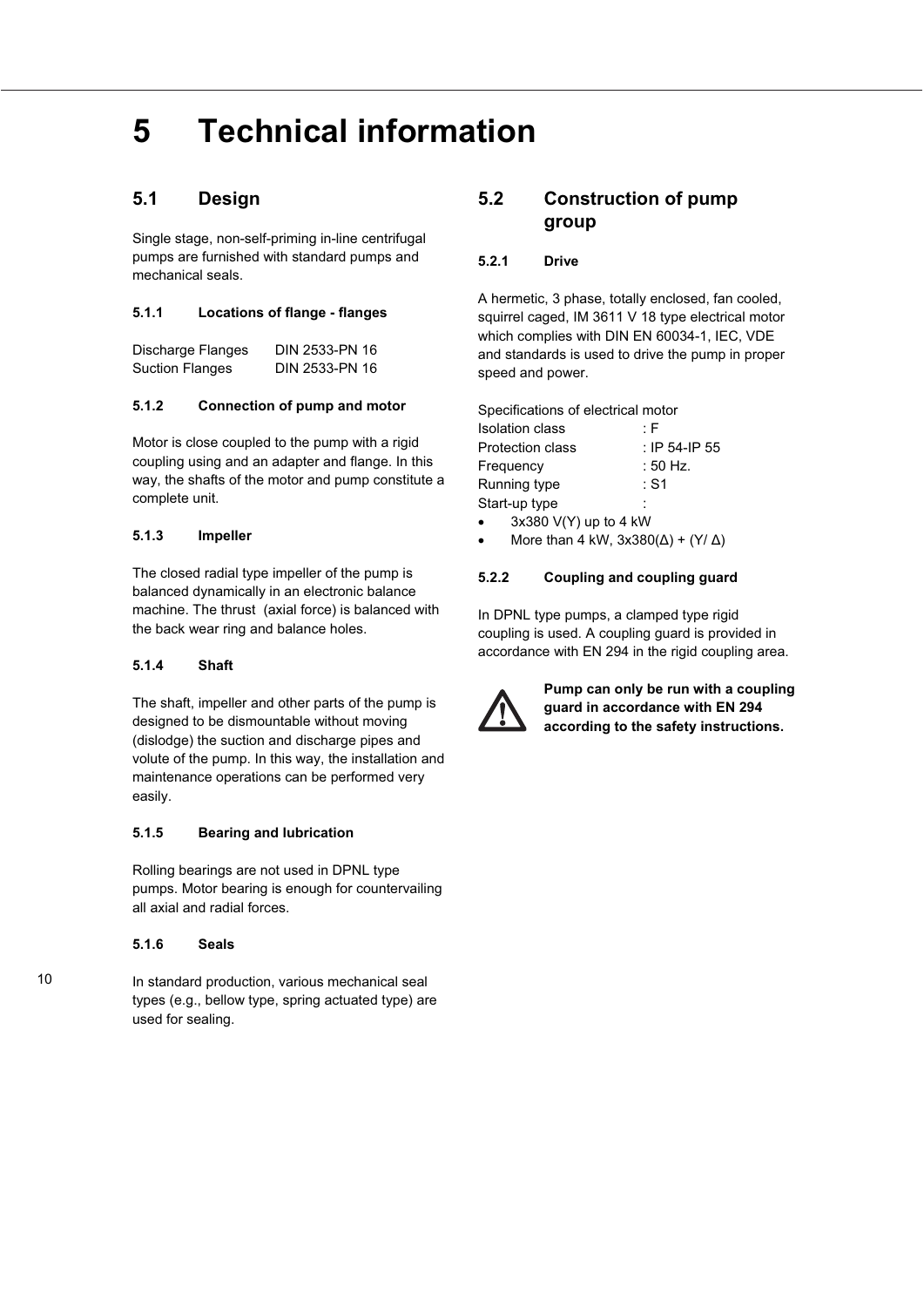# **6 Transport and storage**

# **6.1 Transport**

Pump and pump group must be carried safely to the installation location by lifting equipment.



## **CAUTION**

**Current general lifting safety instructions must be applied. Please use a suspension system shown in figure while you are carrying and lifting the pump unit. The suspension rings may be broken because of the excessive load and may result in a damage of the pump. Prefer fabric cable for suspension.** 



*Figure 1 Transport of pump group* 

Incorrect lifting may damage the pump unit and cause injuries.

## **Damages caused in transport**

Check the pump when it is delivered to you. Please let us know of there is any damage.

## **6.2 Storage**



### **Please keep the unit clean and dry area during storage.**

If the pump is out of use for a long time, please consider the instructions below.

- 1. If there is water inside the pump, drain it.
- 2. Clean the pump casing and impeller by jetting clean water for a short time.
- 3. Empty water inside the pump casing, suction line and discharge line.
- 4. Add small amount of antifreeze inside the pump casing if it is not possible to empty it completely. Rotate the pump shaft by hand to mix the antifreeze.
- 5. Close the suction and discharge exits with gasket.
- 6. Spray an anti-corrosive into the pump casing.
- 7. Rotate the pump shaft by hand once in every month, in order to protect it from freezing and to lubricate the bearings.



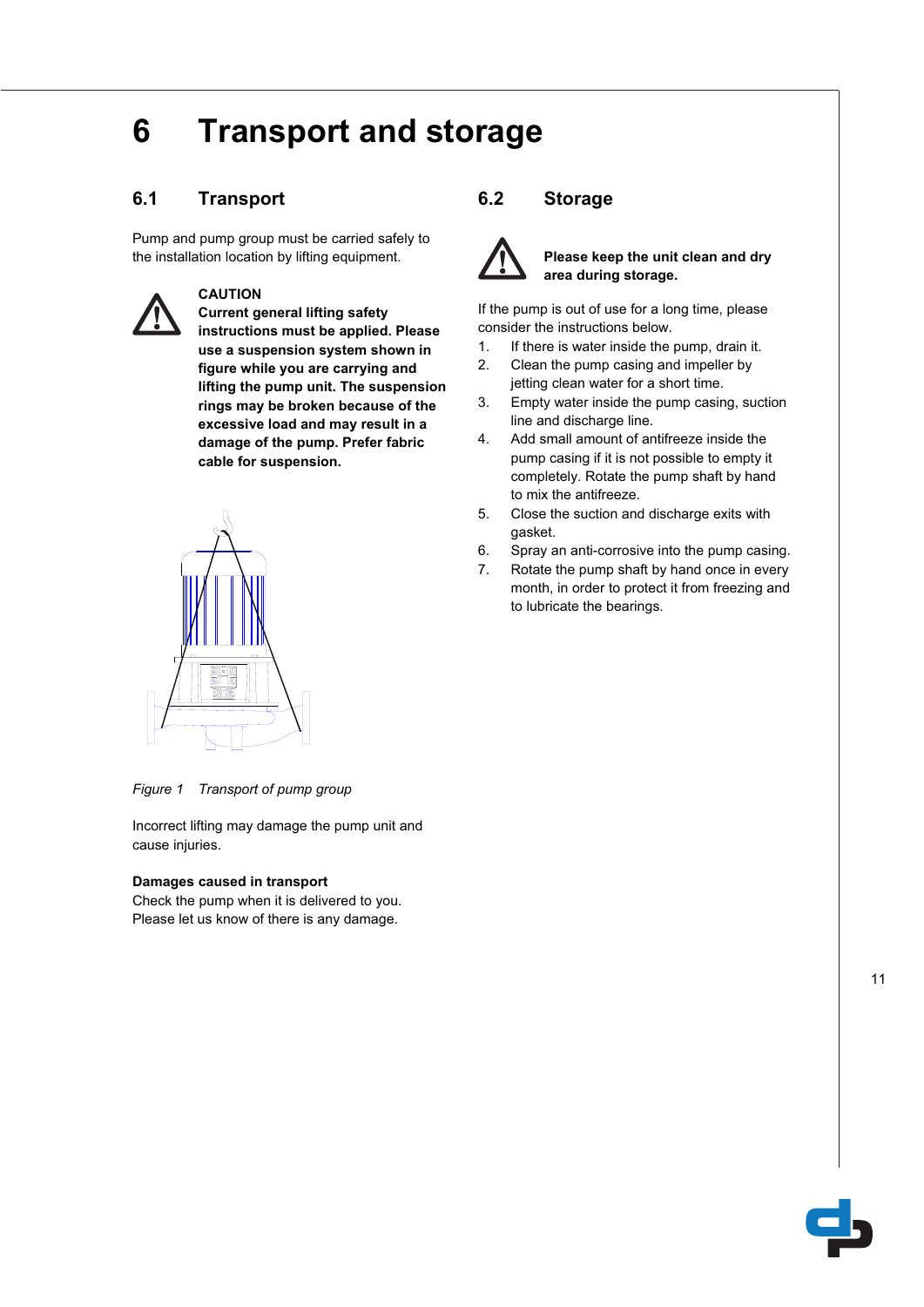# **7 Assembly / installation**

## **7.1 Installation**

DPNL type close coupled in-line pumps are mounted to the ground by the foots of the volute casing.

## **7.1.1 Location of installation**

Pump shall be installed in a location where the control and the maintenance of the pump are easily made. The pump room shall be suitable for operation of lifting systems such as freight elevator, forklift, etc.

The pump group should be installed in the lowest possible location of the pumping system in order to achieve the highest suction pressure.

## **7.1.2 Location of installation - local ambient temperature**

When the local ambient room temperature exceeds +40°C in a pumping system, suitable ventilation should be provided in order to remove the heat dissipated to the environment and supply fresh air.

# **7.2 Coupling alignment**

## **7.2.1 General**

Since DPNL type pumps are close coupled, they are provided mostly with a motor. The shafts of the motor and the pump are coupled with a rigid coupling and all of the necessary alignments are performed at the factory. Therefore, the coupling alignment is not necessary for DPNL pumps provided with a motor. However, if for any reason the pump and the motor are separated (i.e., rigid coupling is dismounted), it is necessary to re-align the coupling in installation.

**7.3 Coupling alignment of DPNL pumps supplied without motor or dismounted motor** 

- 1. Unscrew the rigid coupling bolts with, take apart the coupling halves from each other.
- 2. Hook up motor shaft upper part of the coupling, and then fix the motor from flange holes into its place.

3. Push the rigid coupling upward (to the motor side) with a screwdriver or a similar tool (Figure 2-a.)





4. Using a gauge stick, align the distance between coupling and the adapter. After placing the gauge stick, push the coupling downward (in pump direction).



## *Figure 2-b*

5. After aligning the distance of the coupling, screw each bolt by applying equal torque. When the screwing is done, the openings in two sides of the rigid coupling should be equal.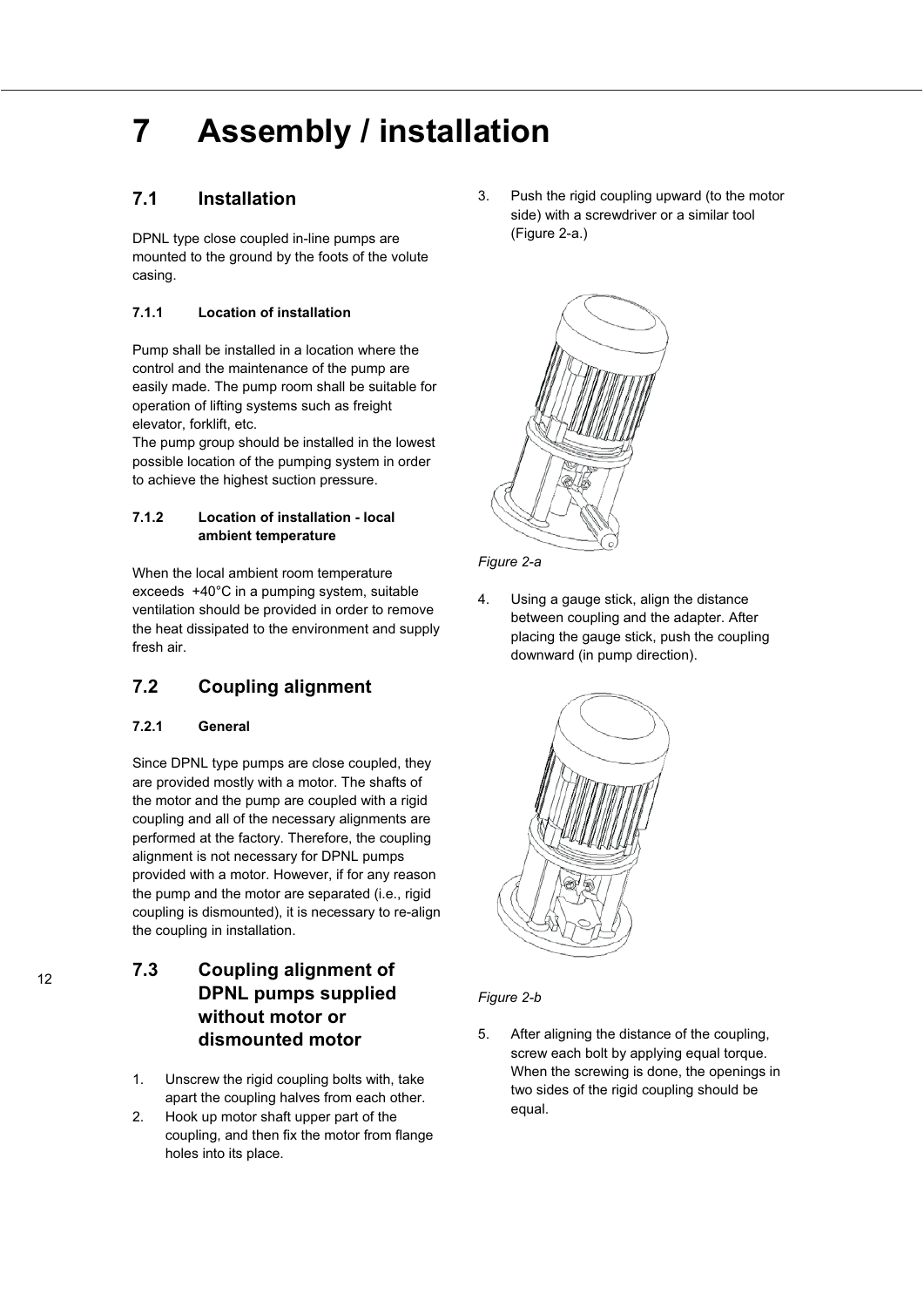



- 6. Dismantle the volute of the pump.
- 7. Bring the group formed by parts other than the volute in a vertical direction so that the motor stays below. This way, the pump impeller stands at the very top and open
- 8. Connecting a magnetic comparator to the adaptor as shown in Figure 3, check the shaft and face runout on the front wear ring. In this way, the maximum allowable shaft runout shall be 0.05 mm. If the runout is more than the maximum allowable value, by loosening the bolts of the rigid coupling a little bit and then hitting slightly the shaft nut, ensure that shaft runout is removed. Then, screw the rigid coupling bolts securely. At this instance, you can also align the position of the impeller in the axial direction



9. If you do not achieve sufficient correction after this alignment, dismantle also the impeller and using a comparator check the runout of the pump shaft in a similar way.



### *Figure 4*

- 10. By mounting impeller again, check the runout once more and screw the coupling bolts.
- 11. Position the volute into its place and fix it. By manually rotating the shaft make sure that the shaft rotates easily. Finally, place the pump in the horizontal position.



**After the coupling has been fixed, mount a coupling guard. According to the accident prevention regulations, all preventions and protective devices related to rotating parts shall be in their intended place and in operational form.** 

*Figure 3* 

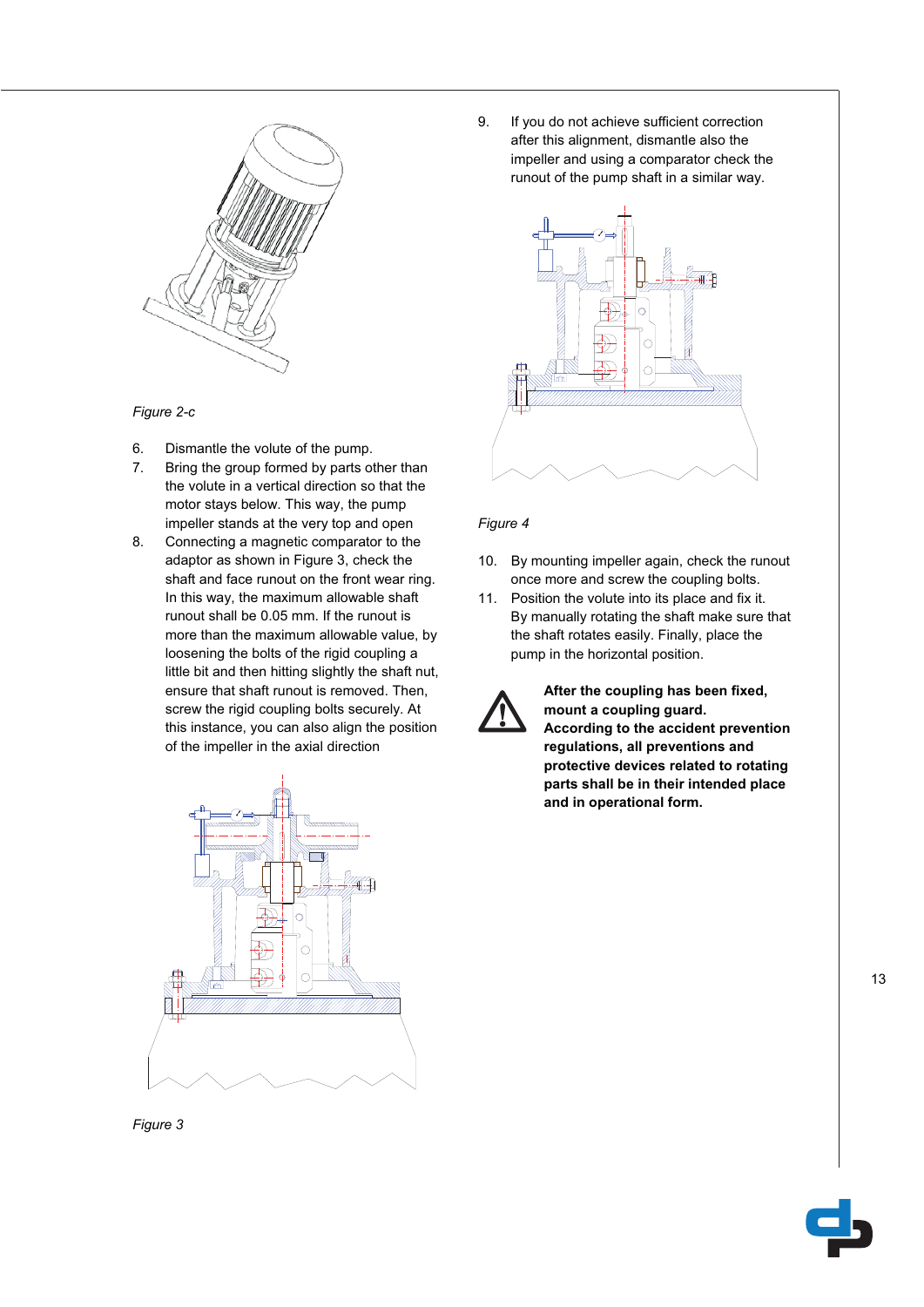# **7.4 Piping**

**7.4.1 General** 



**Do not use the pump as the hinged support for the piping system.** 

- Put enough supports under the piping system in order to carry the weight of the pipe and fittings.
- Avoid piping system loads on pump by installing flexible components (compensator) to suction and discharge of the pump.
- By mounting flexible supporting items, take into consideration the fact that these items may elongate under the pressure. Especially, the supporting items shall be placed in the direction of discharge flange axis of the pump (generally in vertical direction).
- Suction pipe shall be in a constantly increasing slope to the pump. Air in the suction pipe shall be arranged to move into the pump.
- Discharge piping shall be in a constantly increasing slope to the reservoir or discharge point, without up and downs which can cause air pockets in the piping system. At locations where forming of air pockets is possible, special items like air valve and air cock are mounted to evacuate the trapped air.
- It is important that pipe diameter and fittings are at least as much as the pump opening diameter or preferable one or two size higher. One should never use fittings with smaller diameters than the pump exit diameter. In particular, preferred fittings like foot valve, strainer, filter, check valves and valves shall have large free passing area, and low friction loss coefficient.
- For piping systems with hot liquids, thermal expansions are to be taken into account and compensators shall be mounted in accordance with these expansions. Caution shall be exercised to avoid the loading of pump in this installation.

**7.4.2 Specification of work in piping installation** 



**In installation of pipes, follow the procedures below certainly.** 

- Take out the guards (placed by the manufacturer) from suction and discharge openings of the pump.
- Close the suction and discharge flanges with rubber gaskets. This precaution is important to avoid the undesired substances (weld crust, weld slag, sand, stone, wood piece etc.) get into the pump. Do not take off this gasket until the installation is completed.
- Start the installation of piping from the pump side. Do the necessary assembling and welding of the parts in a successive order.
- In these operations, do not neglect to put the necessary supports in their respected locations.
- Following above procedure, complete all piping system at suction side up to the suction tank (or foot valve if available), at discharge side up to do discharge collector and discharge pipe.
- When all installation and welding process is done and the heat dissipated by welding is removed, dismantle all the bolted connections from the suction tank to discharge pipe. Take out all demountable parts.
- Clean these parts and then paint body coat completely inside and outside.
- Mount the parts again in their intended places. However, this time start from the discharge line and move downward to the pump. In this instance, do not forget to check the flange gaskets. If needed, (for example deformation during welding) replace them.
- Concerning the connection of the pump flanges to piping, in case of misalignment of axis and flange holes, do not force the system to eliminate the misalignment. Forcing the system may cause difficult-to-correct problems.
- If there is an axial misalignment between the flanges of the pump and the pipe, due to the welding or any other reasons, cut the pipe from a suitable location in order to fix the problem. Connect the pipe (pump side) to the pump. After carrying out the necessary correction, connect the parts again by welding.
- Dismantle and clean the last welded part. Repaint again and mount on its place.
- After all these processes are accomplished, remove the rubber gasket from the suction and discharge openings. Open their holes and mount them again on their intended place.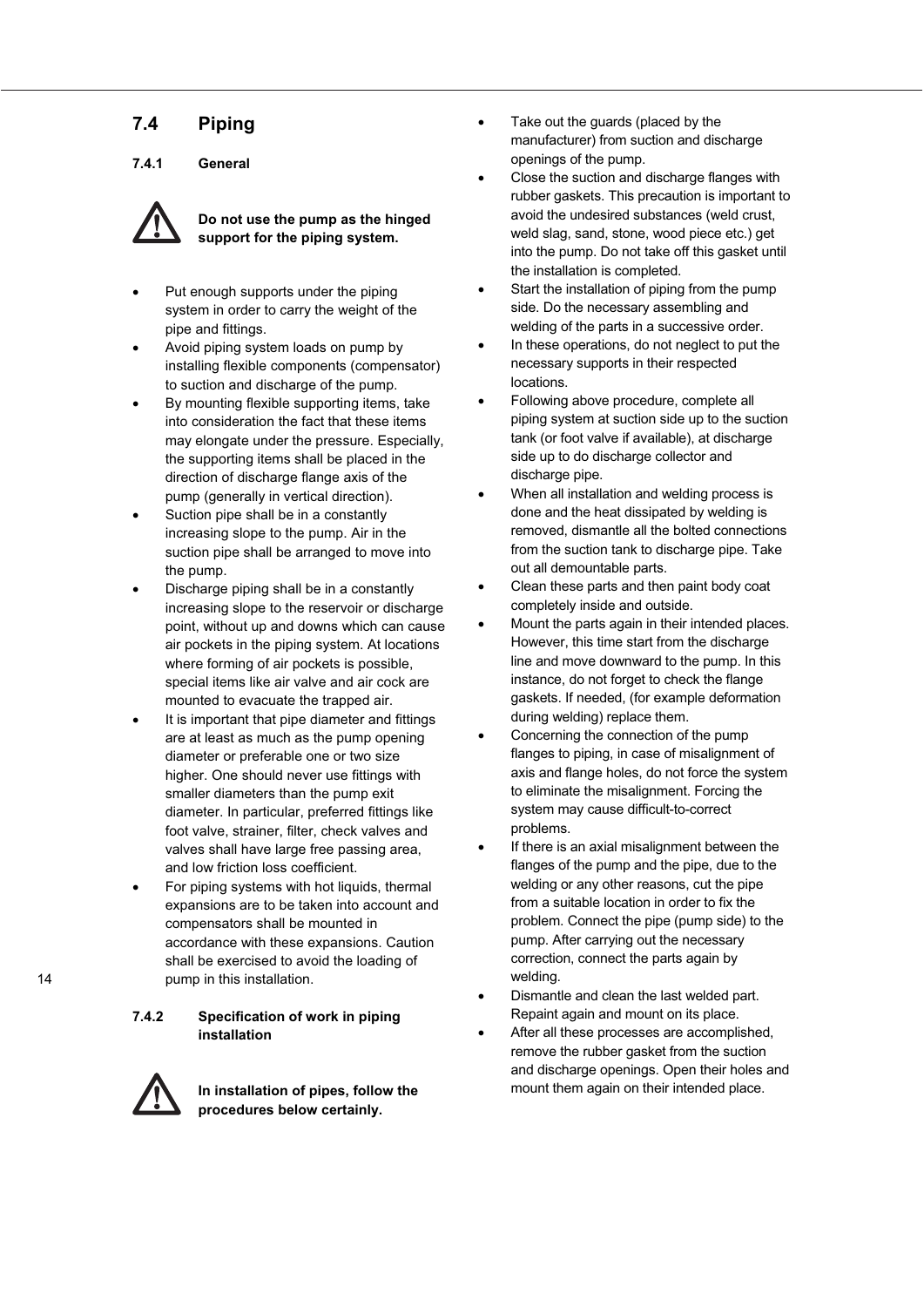## **7.4.3 Specification of work after installation of piping and piping system**



## *Figure 5 Piping system*

An illustrative piping system is shown in Figure 8.



**Complete the auxiliary pipe connections in piping system if exist (cooling to bearing housing, and stuffing box (seal), relief pipe, oil pipe etc.). Appropriate manometers shall be mounted on suction and discharge pipe lines.** 

# **7.5 Motor connection**

Motor shall be connected by an electrical technician according to the connection (switch) diagram. Local electricity policies and current VDE regulations have to be applied.

- Electrical connections have to be made by authorized electricians.
- In dismantling the pump, make sure the electricity is cut off before taking the motor cover out.
- Use the appropriate electrical connection to the motor.
- In environments where there is a risk of explosion, prescribed protective law and regulations shall be applied by competent authorities.

## **7.5.1 Motor connection diagram**



- x **Motors requiring high moments at start up shall not be connected star/delta**
- **Frequency controlled motors, require high moment at start up and have to be cooled properly at low speeds. Provide the necessary cooling for the motors.**



*Figure 6 Electric connection diagram* 

| <b>Electrical circuit</b> | <b>Motor</b> |       |  |  |  |  |  |
|---------------------------|--------------|-------|--|--|--|--|--|
| U (Volt)                  | 230/400V     | 400V  |  |  |  |  |  |
| $3 \times 230V$           | Delta        | -     |  |  |  |  |  |
| $3 \times 400V$           | Star         | Delta |  |  |  |  |  |

#### **7.5.2 Motor protection**

- Three phased-motor shall be connected to power supply.
- Wait the motor to cool down when thermic protected motor breaks in circuit due to the overheating. Make sure the motor does not start automatically until it cools completely.
- In order to protect the motor from overcharging and short circuit use a thermic or thermic-magnetic relay. Adjust this relay to the nominal current of the motor.



**Electrical equipment, terminals and the components of the control systems may carry electric current even though they are not operating. They may cause deadly and serious injuries or irreparable material damages.** 

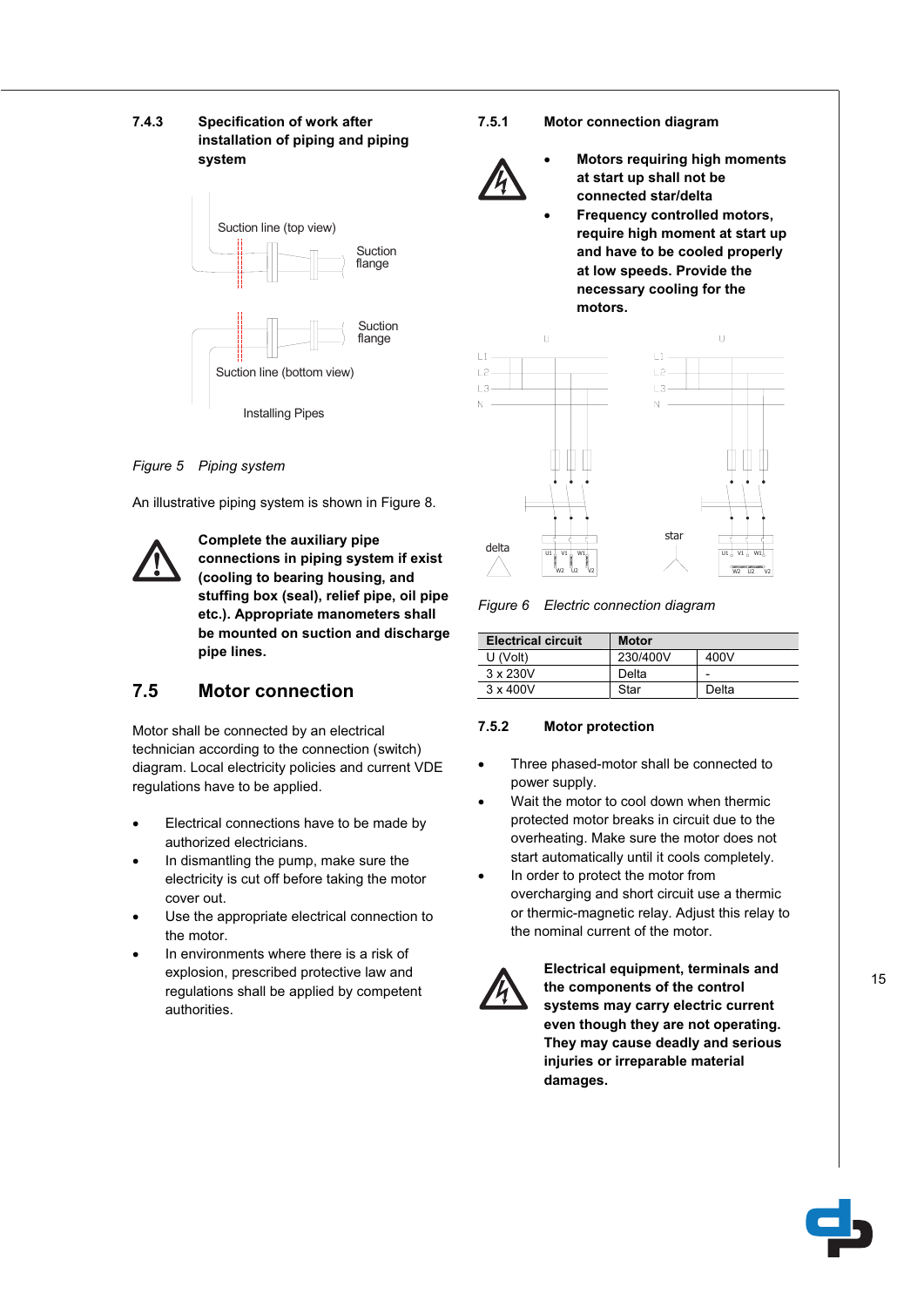# **8 Commissioning, start up and operating**

## **8.1 Prestart up check list**

- Make sure that the pump and the suction pipe is completely filled with water before the starting. If the pump operates on a positive suction head, no problem will be encountered. Suction valve is opened and air drains are untightened.
- Pumps with foot valve are filled with water by opening the pump filling tap or, one takes advantage of the water accumulated in the discharge pipe and by using a small valve the check valve is bypassed and the pump is filled.
- In vacuum pump driven pumps, by operating the vacuum pump one achieves to fill the pump via increasing the water level in the suction pipe.

**CAUTION Do not start your pump dry.** 

## **8.2 Checking rotation direction**

## **CAUTION**

**The direction of rotation is indicated on the pump label with an arrow. Apart from special cases, it is clockwise direction when looking from the motor end. Observe if the pump is rotating in the expected sense by starting the motor for a very short instant. If it is turning in the opposite sense, interchange any of two motor leads.** 

- If the motor connection is delta, open the discharge valve slowly.
- If the motor connection is star/delta, set the time relay to maximum 5 seconds. Monitor the passage from star to delta by pressing the start button. As soon as you are assured that the connection is delta, open the discharge valve slowly. Continue opening the valve until you read the amperage on the electrical panel.

**One should always check the labels which show the direction of rotation and the direction of fluid flow. If you dismount the coupling guard to monitor the direction of rotation, do not restart the engine before remounting the guard.** 

## **8.3 Start-up procedure**

- Check if the suction valve is open and the discharge valve is closed. Start the motor.
- Wait until the motor reaches sufficient speed. (In star/delta connections, wait until the engine passes to delta connection)
- x Keeping an eye on the amperage shown on the panel, open the discharge valve slowly.
- In the primary operation, if the discharge pipe is empty, do not open the valve completely. By keeping an eye on the amperage, open the valve with care regarding that it should not exceed the value indicated on pump's label.
- After opening the valve completely, check the pressure from the pump exit manometer and make sure that this value is the pump operating pressure value and is indicated on pump's label.
- If the value one reads is less than the pump label value when the valve is completely open, it means that the height is miscalculated. Increase the value by narrowing the valve and bring it to pump's label value.
- If the value one reads is greater than the pump label value when the valve is completely open, it means that the height is calculated less than what it should be in reality. The device is pumping less than what is requested. Check the installation and the calculations.
- Minimum flow rate: If the pump is working with zero flow rate (closed valve) from time to time during its operation, the water inside the pump may endanger the pump by getting warmed up. In such cases, a minimum flow valve must be connected to the pump exit.

## **CAUTION**



**Stop the motor if the pump gets too hot. Wait until it gets cold. Then start the system up again carefully.**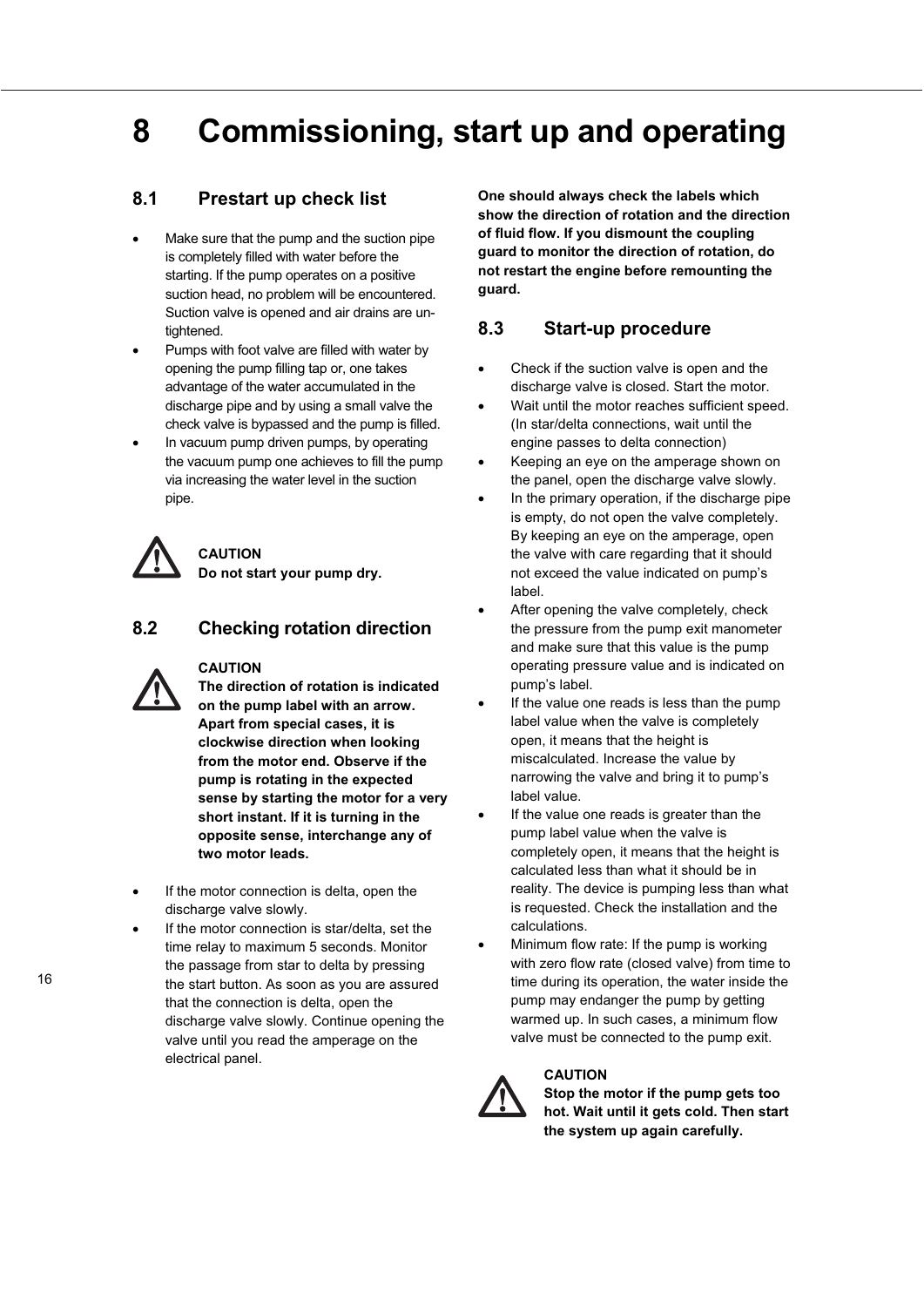## **8.4 Shut down procedure**



## **CAUTION**

**During sudden startups and stops, a pressure reducing valve must be placed at the exit section of high flow rate pumps whose discharge pipelines are long, in order to reduce water hammer effect. Water hammer may explode the pump.** 

In normal conditions (apart from sudden power shut down, etc.), stop the pump as below:

- Close the discharge valve slowly.
- Switch the power off, stop the motor. Notice that the rotor slows down.
- Do not start up the motor at least before 1 to 2 minutes.
- If the pump will be out of use for a long time, close the suction valve and auxiliary circuits. If the pump is outside and if there exists a danger of frost, remove all drain taps and empty all the water inside the pump. See chapter 6 Storage.



## **CAUTION**

**If the pump is outside and if there exists a danger of frost, remove all drain taps and empty all the water inside the pump.** 

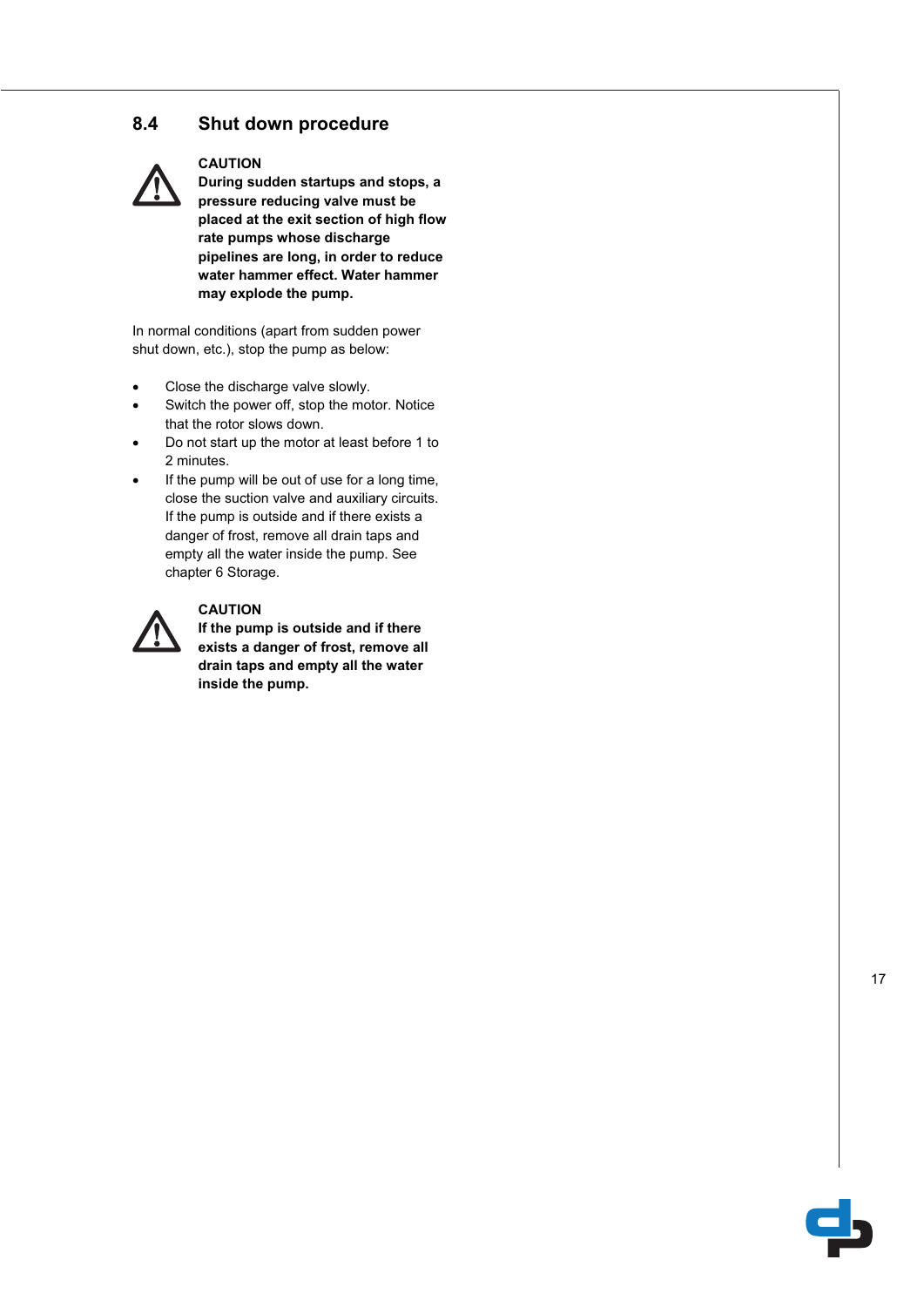# **9 Maintenance**



### **CAUTION**

**Maintenance operations must be done by authorized personnel with protective clothing only. The personnel must also beware of high temperatures and harmful and/or caustic liquids. Make sure that the personnel reads carefully the manual.**

- The instructions in Safety Precautions must be executed during maintenance and repair
- Continuous monitoring and maintenance will increase the engine's and pump's lives.

## **9.1 Checks during operation**

- Pump must never be operated without water.
- Pump must not be operated for a long time with the discharge valve closed (zero capacity).
- Precautions must be taken against flare up when the component temperatures are over 60°C. `Hot Surface` warnings must be placed over necessary areas.
- All the auxiliary systems must be in use while the pump is operating.
- If the pump has mechanical sealing, there is no need for excessive maintenance. Water leakage from the mechanical sealing indicates the fact that the sealing is worn out and therefore needs to be replaced.
- If the system consists of a substitute pump, keep it ready by operating it once a week. Check also the auxiliary systems of the substitute pump.

#### **9.1.1 Component check**



#### **CAUTION**

**To make possible the visual control, one must be able to reach the pump from any direction. Especially, to be able to dismount the internal units of the pump and the engine, sufficient free space must be created around them for maintenance and repair. Furthermore, one must make sure that the piping system can easily be dismounted** 

### **9.1.1.1 Bearing and lubrication**

Rolling bearings are not used in DPNL type pumps. Motor bearing is enough for countervailing all axial and radial forces. Motor bearings are provided with lifelong heat resistant grease.

### **9.1.2 Mechanical seals**

Mechanical seals are used in DPNL type pumps. Mechanical Seals are absolutely leak-proof and needs less maintenance than soft packing.

## **Mechanical seal**

- 1) Provides leak-proof operation in heavy operating conditions (in waste water pumps, chemical process and refinery pumps).
- 2) Easily mountable and needs less maintenance.
- 3) Does not cause wearing on the shaft
- 4) Sealing operation does not depend on the quality of shaft finishing.

## **9.1.3 Drive**

Apply to the operating instructions of the motor manufacturer.

## **9.1.4 Auxiliary components**

Check regularly the fittings and the gaskets, and replace the worn out pieces.

## **9.2 Service**

Our Customer Service Department offers aftersale service. Manager should employ authorized and trained personnel for mounting/dismounting procedures. Before these procedures, one must make sure that pump interior is clean and empty. This criterion is also valid for the pumps which are sent to our factory or to our service points.



### **CAUTION Maintain the safety of the personnel and the environment in every field procedure.**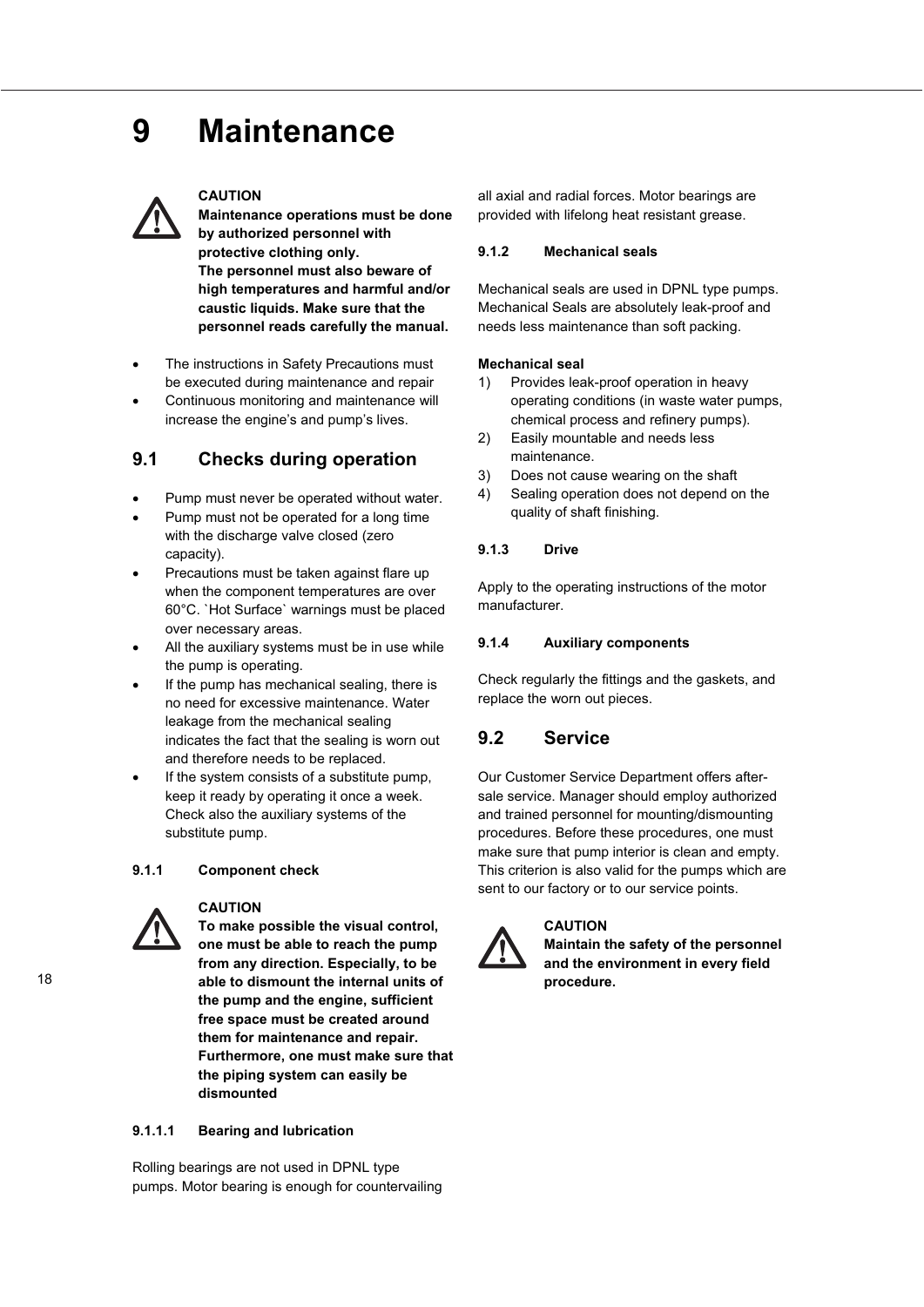## **9.3 Spare parts**

The spare parts of DPNL type pumps are guaranteed for 10 years by DP-Pumps. In your spare parts requests, please indicate the below listed values that are indicated on your pump's label.

Pump type and size: Motor power and speed: Pump serial number: Capacity and head:

If you wish to keep spare parts in store, depending on the number of same type of pumps, for two operation years, the quantities which are listed in the table below are recommended.

| <b>Component</b> | The number of equivalent pumps in |                                           |                |                |                |   |      |  |  |  |  |  |
|------------------|-----------------------------------|-------------------------------------------|----------------|----------------|----------------|---|------|--|--|--|--|--|
| name             | the installation                  |                                           |                |                |                |   |      |  |  |  |  |  |
|                  | $1 - 2$                           | $8-9$<br>$10 +$<br>3<br>5<br>$6 - 7$<br>4 |                |                |                |   |      |  |  |  |  |  |
| Shaft (key       |                                   |                                           |                |                |                |   |      |  |  |  |  |  |
| included)        | 1                                 | 1                                         | 2              | $\overline{2}$ | $\overline{2}$ | 3 | % 30 |  |  |  |  |  |
| quantity         |                                   |                                           |                |                |                |   |      |  |  |  |  |  |
| Impeller         | 1                                 | 1                                         | 1              | $\mathfrak{p}$ | $\mathcal{P}$  | 3 | %30  |  |  |  |  |  |
| (quantity)       |                                   |                                           |                |                |                |   |      |  |  |  |  |  |
| Mechanical       |                                   | 2                                         | $\overline{2}$ | 3              | 3              | 4 | %50  |  |  |  |  |  |
| seal             |                                   |                                           |                |                |                |   |      |  |  |  |  |  |
| Wear ring        | 1                                 | 1                                         | 1              | $\overline{2}$ | 2              | 3 | %50  |  |  |  |  |  |
| Rigid            |                                   |                                           |                |                |                |   |      |  |  |  |  |  |
| clamped          | 1                                 | 2                                         | $\overline{2}$ | 3              | 3              | 4 | %50  |  |  |  |  |  |
| coupling         |                                   |                                           |                |                |                |   |      |  |  |  |  |  |

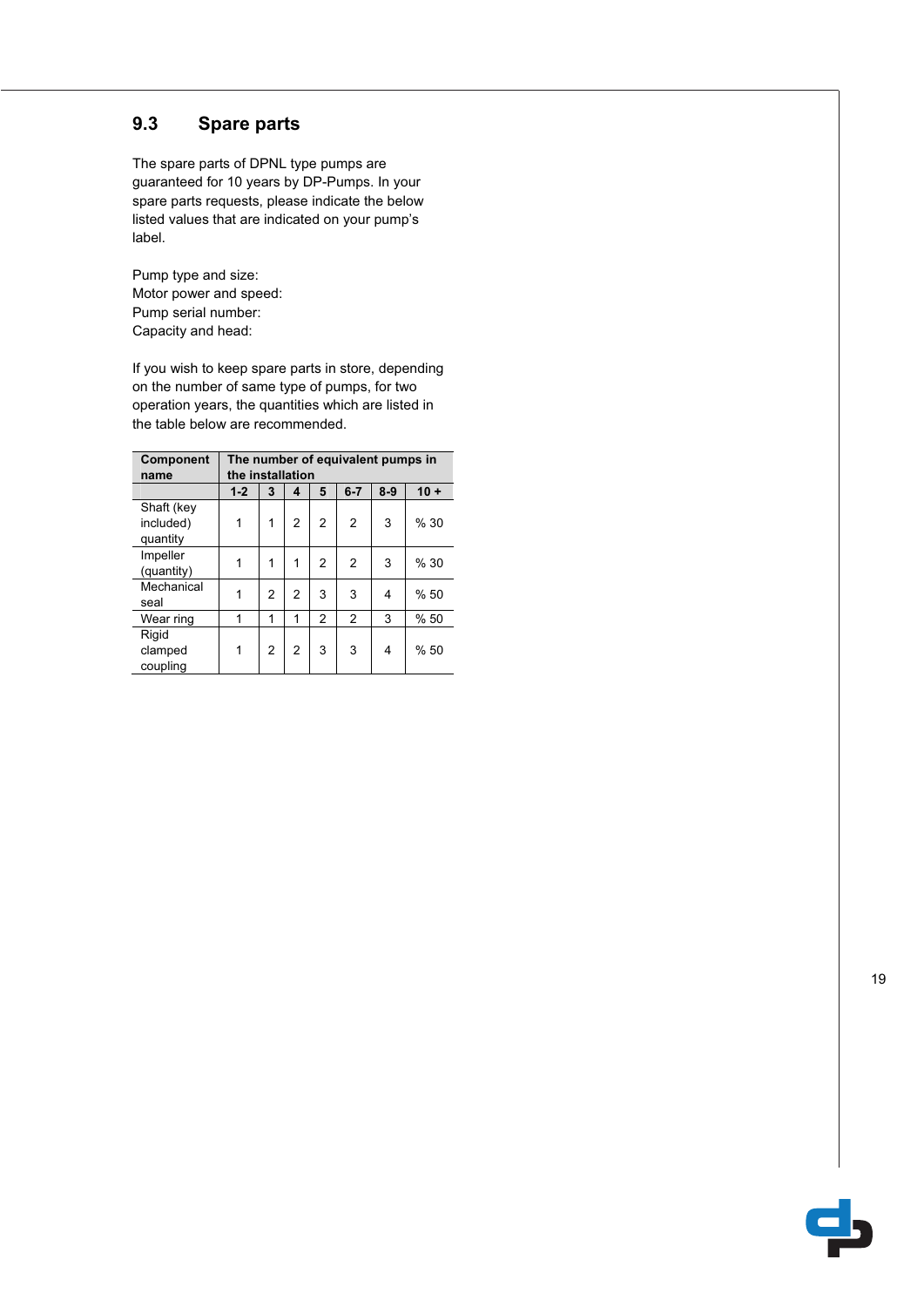# **10 Noise level and vibration**

The reasons to increase the noise level are indicated below:

- Noise level increases due to the fact that the pump is not founded properly (vibration).
- If the installation does not have compensator noise and vibration increases.
- Wearing in ball bearing also increases noise level.



**CAUTION** 

**Check if there is any noise increasing elements in your installation.** 

| Mpower of     | Sound Pressure Level (dB) * |                        |  |  |  |  |  |
|---------------|-----------------------------|------------------------|--|--|--|--|--|
| Motor PN (KW) |                             | <b>Pump with Motor</b> |  |  |  |  |  |
|               | 1450 rpm/min.               | 2900 rpm/min.          |  |  |  |  |  |
| < 0.55        | 63                          | 64                     |  |  |  |  |  |
| 0.75          | 63                          | 67                     |  |  |  |  |  |
| 1.1           | 65                          | 67                     |  |  |  |  |  |
| 1.5           | 66                          | 70                     |  |  |  |  |  |
| 2.2           | 68                          | 71                     |  |  |  |  |  |
| 3             | 70                          | 74                     |  |  |  |  |  |
| 4             | 71                          | 75                     |  |  |  |  |  |
| 5.5           | 72                          | 83                     |  |  |  |  |  |
| 7.5           | 73                          | 83                     |  |  |  |  |  |
| 11            | 74                          | 84                     |  |  |  |  |  |
| 15            | 75                          | 85                     |  |  |  |  |  |
| 18.5          | 76                          | 85                     |  |  |  |  |  |
| 22            | 77                          | 85                     |  |  |  |  |  |
| 30            | 80                          | 93                     |  |  |  |  |  |
| 37            | 80                          | 93                     |  |  |  |  |  |
| 45            | 80                          | 93                     |  |  |  |  |  |
| 55            | 82                          | 95                     |  |  |  |  |  |
| 75            | 83                          | 95                     |  |  |  |  |  |
| 90            | 85                          | 95                     |  |  |  |  |  |

## **10.1 Expected noise values**

(\*) Without protective sound hood, measured at a distance of 1 m directly above the driven pump, in a free space above a sound reflecting surface.

The above values are maximum values. The surface noise pressure level at dB(A) unit is shown as (LpA). This complies with TS EN ISO 20361.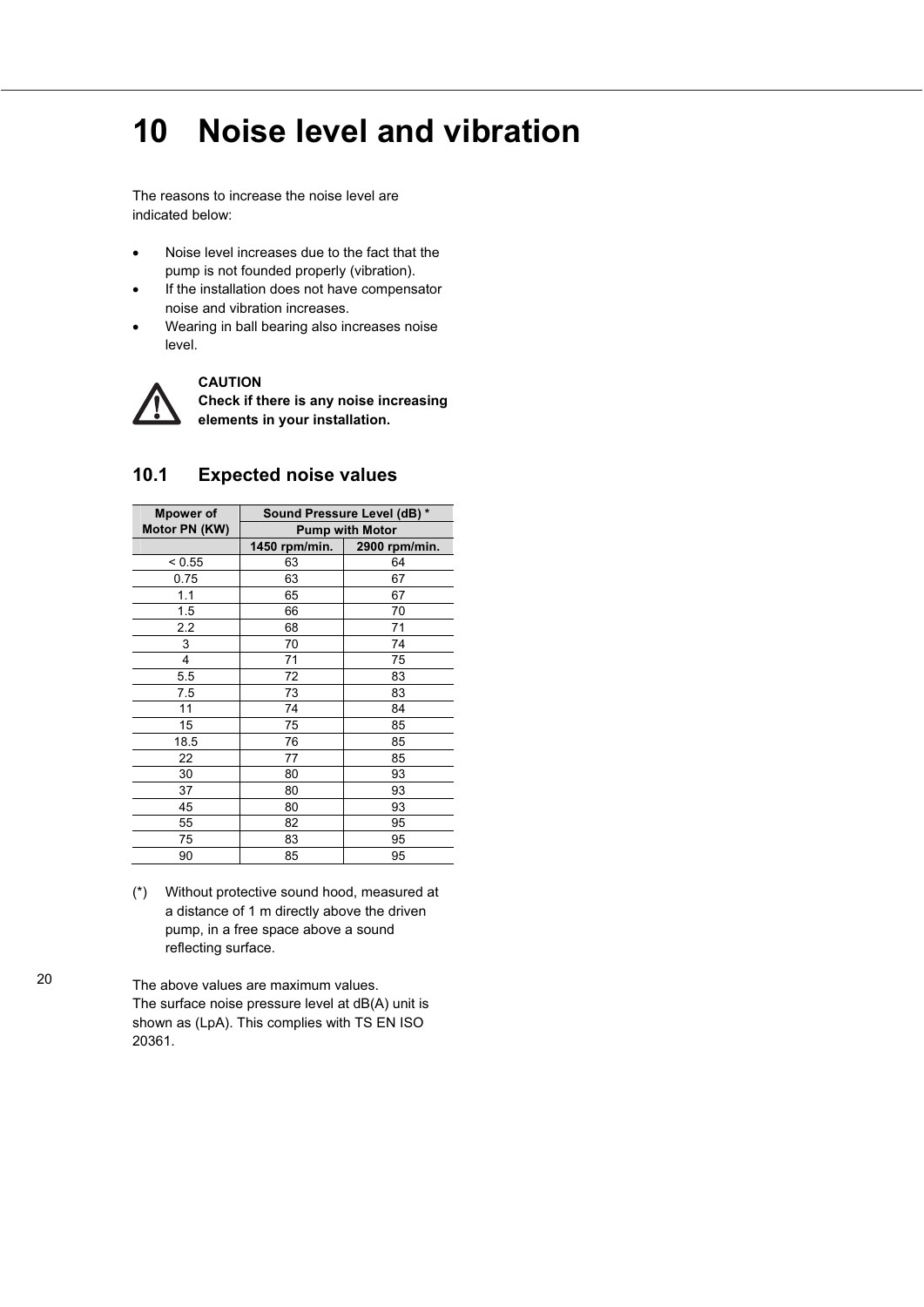# **11 Disassembly, repair and reassembly**



**Before starting work on the pump set, make sure it is disconnected from the mains and cannot be switched on accidentally.** 

**Follow the safety precaution measures outlined in the "safety instructions" section.** 

## **11.1 Disassembly**

- Close all valves in the suctions and discharge lines.
- Remove the safety guard.
- Thanks to "Back Pull Out Design"; the impeller, shaft and other rotating parts being removable no need to disconnect the suction and delivery pipes.
- If to take out the complete pump is necessary, disconnect pump from the driver, suction and discharge pipes and detach the baseplate (if any).
- Dismantle the rotor group with motor from the volute casing. (Be careful to keep the stuffing box cover in place to avoid any mechanical seal trouble).
- Unscrew the end nuts (65) of the impeller and take out the impeller (20) and impeller key (210). Use rust remover solvent if necessary during dismantling.
- Take out the set screws on the pump shaft.
- Take off the motor by unscrew the hex bolts (320).
- Pull out the rotating part of the mechanical seal (250).
- Take out the shaft.

# **11.2 Reassembly**

- Reassembly proceeds in reverse sequence to disassembly as described in section F1. You may find the attached drawings useful.
- Coat the seats and screw connections with graphite, silicon or similar slippery substance before reassembly. If you cannot find any of the above you may use oil instead. (Except the pumps for drinking water).
- Never use the old O-rings and make sure the O-rings are the same size as the old ones.
- Slip the pump shaft (60) onto the motor shaft, fix the set screws.
- Place the stationary part of mechanical seal to its place on the adaptor (12)
- Mount the adaptor to the motor flange.
- Slip the rotating part of the mechanical seal onto the pump shaft (61)
- Place the impeller key (210) into keyway, slide the impeller (20) onto the shaft (61) and screw the impeller nuts (65).
- Now reassembly of the rotor group is completed.
- Finally mount rotor assembly to the volute casing. (In the repair shop or on site).
- Make sure the gaskets and O-rings are evenly placed without sliding and not damaged or not squeezed at all.
- Place the pump on the baseplate, couple the motor. Connect suction and discharge pipes as well as auxiliary pipes. Take the unit into operation as described in chapter 8.

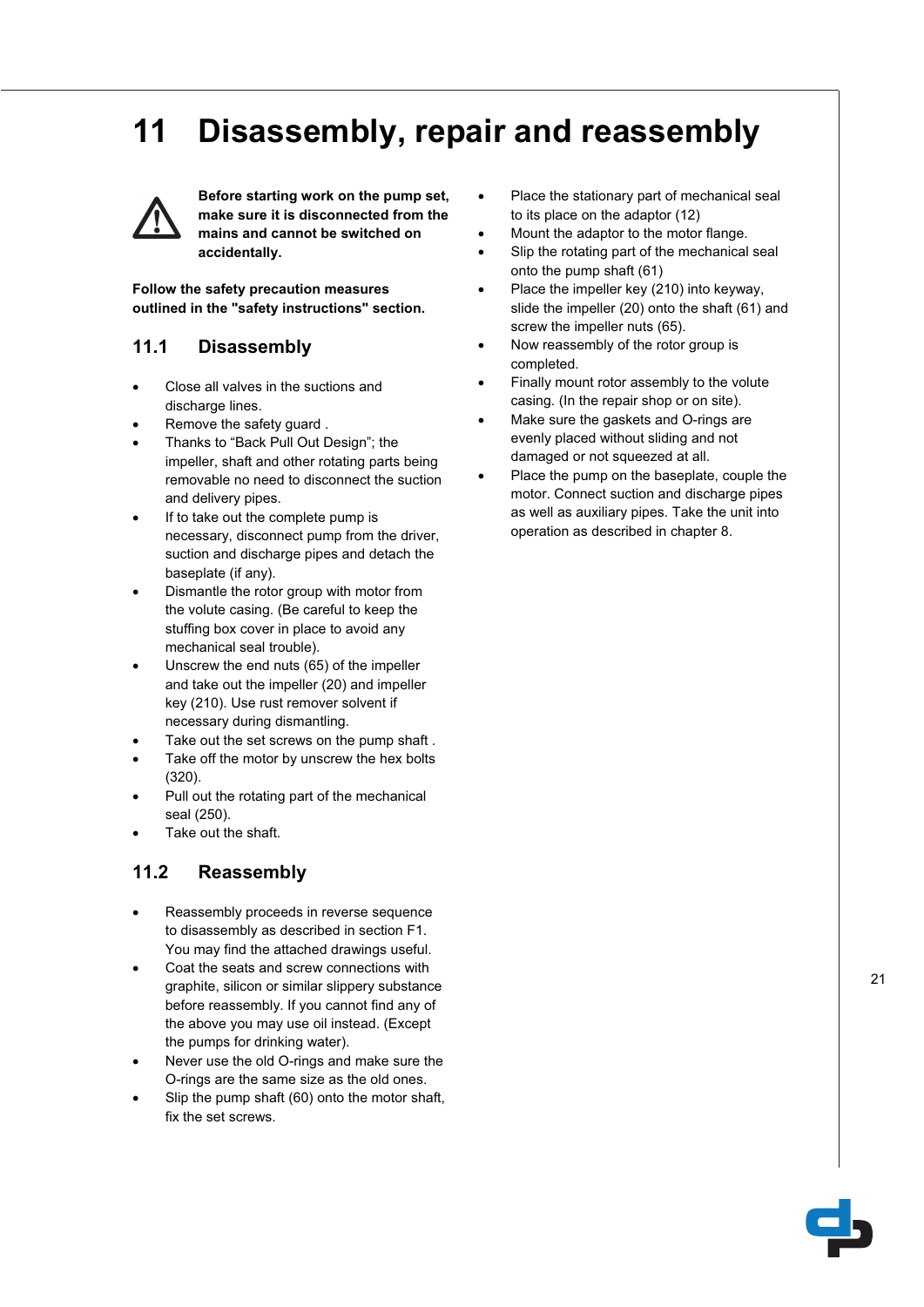# **12 Possible failures, causes, solutions**

Possible failures and solution strategies are listed in the table below. Please apply to the Customers' Service Department of our company when a generic solution is not found to your problem.



**While the failures are repaired the pump must always be dry and unpressurized.** 

| Discharge head too high<br>Readjust the operating point<br>1)<br>The pump delivers<br>$\bullet$<br>$\bullet$<br>Very high counter pressure<br>See if there is any undesired<br>insufficient capacity<br>$\bullet$<br>$\bullet$<br>material inside the pipe<br>Pump and/or pipe cannot<br>Vent completely the pump and the<br>$\bullet$<br>٠<br>discharge air, cannot suck<br>pipe<br>Occurrence of air pockets inside<br>Change the piping configuration<br>$\bullet$<br>$\bullet$<br>the pipe<br>NPSH is too low<br>Increase the liquid level<br>$\bullet$<br>$\bullet$<br>2)<br>Motor overload<br>System pressure is lower than the<br>Adjust the operating pressure to the<br>$\bullet$<br>$\bullet$<br>requested pressure level<br>label value<br>Speed too high<br>Decrease the speed<br>$\bullet$<br>$\bullet$<br>Liquid pumped of different specific<br>Increase the engine power<br>$\bullet$<br>$\bullet$<br>gravity and viscosity than that for<br>which pump is rated<br>Engine works at two phases<br>Replace the fuse and control the<br>$\bullet$<br>$\bullet$<br>electrical connections<br>3)<br>Pump head is too high<br>Set the operating pressure to the<br>System pressure is higher than the<br>$\bullet$<br>$\bullet$<br>requested pressure level<br>label value<br>Worn out coupling<br>Replace the coupling<br>Bearing temperatures<br>4)<br>$\bullet$<br>$\bullet$<br>Too much, too little or improper<br>Change the oil, decrease or<br>are high<br>$\bullet$<br>$\bullet$<br>increase its quantity<br>lubrication<br>Clean the balance holes on the<br>Increase in axial forcing<br>$\bullet$<br>$\bullet$<br>impeller disc<br>Worn out gland<br>Use brand new gland<br>5)<br>Excessive leakage<br>$\bullet$<br>$\bullet$<br>Change the stuffing bush<br>from the stuffing box<br>$\bullet$<br>Tighten the gland nuts<br>Loose gland<br>$\bullet$<br>$\bullet$<br>Worn out motor or pump ball<br>Replace<br>6)<br>Noisy operation<br>$\bullet$<br>$\bullet$<br>bearings<br>Cavitation<br>Close the delivery partially in order<br>$\bullet$<br>$\bullet$<br>to reduce the capacity.<br>Replace the coupling or align it<br>Worn out or misaligned coupling<br>$\bullet$<br>$\bullet$<br>Operation in the far left or right of<br>Operate the pump at its label setting<br>$\bullet$<br>$\bullet$<br>the performance curve<br>7)<br>Excessive increase in<br>Pump and/or pipe can neither<br>Bleed completely the pump and the<br>$\bullet$<br>$\bullet$<br>discharge, nor aspirate air<br>pipe<br>pump temperature<br>Too low capacity<br>Open more the valve<br>$\bullet$<br>$\bullet$<br>8)<br>Vibration<br>Pump and/or pipe can neither<br>Bleed completely the pump and the<br>$\bullet$<br>$\bullet$<br>discharge, nor aspirate air<br>pipe<br>NPSH is too low<br>Increase the liquid level<br>$\bullet$<br>$\bullet$<br>Internal components of the pump<br>Replace the worn out components<br>$\bullet$<br>$\bullet$<br>are worn out<br>System pressure is lower than the<br>Adjust the operating pressure to the<br>$\bullet$<br>$\bullet$<br>requested pressure level<br>label value<br>Align the coupling<br>Coupling is misaligned<br>$\bullet$<br>$\bullet$<br>In case of continuous overload,<br>$\bullet$<br>decrease the impeller diameter<br>Change the oil, decrease or<br>Too much, too little or improper<br>$\bullet$<br>$\bullet$ | <b>POSSIBLE FAILURE</b> | <b>CAUSES</b> | <b>SOLUTIONS</b> |  |  |  |
|---------------------------------------------------------------------------------------------------------------------------------------------------------------------------------------------------------------------------------------------------------------------------------------------------------------------------------------------------------------------------------------------------------------------------------------------------------------------------------------------------------------------------------------------------------------------------------------------------------------------------------------------------------------------------------------------------------------------------------------------------------------------------------------------------------------------------------------------------------------------------------------------------------------------------------------------------------------------------------------------------------------------------------------------------------------------------------------------------------------------------------------------------------------------------------------------------------------------------------------------------------------------------------------------------------------------------------------------------------------------------------------------------------------------------------------------------------------------------------------------------------------------------------------------------------------------------------------------------------------------------------------------------------------------------------------------------------------------------------------------------------------------------------------------------------------------------------------------------------------------------------------------------------------------------------------------------------------------------------------------------------------------------------------------------------------------------------------------------------------------------------------------------------------------------------------------------------------------------------------------------------------------------------------------------------------------------------------------------------------------------------------------------------------------------------------------------------------------------------------------------------------------------------------------------------------------------------------------------------------------------------------------------------------------------------------------------------------------------------------------------------------------------------------------------------------------------------------------------------------------------------------------------------------------------------------------------------------------------------------------------------------------------------------------------------------------------------------------------------------------------------------------------------------------------------------------------------------------------------------------------------------------------------------------------------------------------------------------------------------------------------|-------------------------|---------------|------------------|--|--|--|
|                                                                                                                                                                                                                                                                                                                                                                                                                                                                                                                                                                                                                                                                                                                                                                                                                                                                                                                                                                                                                                                                                                                                                                                                                                                                                                                                                                                                                                                                                                                                                                                                                                                                                                                                                                                                                                                                                                                                                                                                                                                                                                                                                                                                                                                                                                                                                                                                                                                                                                                                                                                                                                                                                                                                                                                                                                                                                                                                                                                                                                                                                                                                                                                                                                                                                                                                                                                 |                         |               |                  |  |  |  |
|                                                                                                                                                                                                                                                                                                                                                                                                                                                                                                                                                                                                                                                                                                                                                                                                                                                                                                                                                                                                                                                                                                                                                                                                                                                                                                                                                                                                                                                                                                                                                                                                                                                                                                                                                                                                                                                                                                                                                                                                                                                                                                                                                                                                                                                                                                                                                                                                                                                                                                                                                                                                                                                                                                                                                                                                                                                                                                                                                                                                                                                                                                                                                                                                                                                                                                                                                                                 |                         |               |                  |  |  |  |
|                                                                                                                                                                                                                                                                                                                                                                                                                                                                                                                                                                                                                                                                                                                                                                                                                                                                                                                                                                                                                                                                                                                                                                                                                                                                                                                                                                                                                                                                                                                                                                                                                                                                                                                                                                                                                                                                                                                                                                                                                                                                                                                                                                                                                                                                                                                                                                                                                                                                                                                                                                                                                                                                                                                                                                                                                                                                                                                                                                                                                                                                                                                                                                                                                                                                                                                                                                                 |                         |               |                  |  |  |  |
|                                                                                                                                                                                                                                                                                                                                                                                                                                                                                                                                                                                                                                                                                                                                                                                                                                                                                                                                                                                                                                                                                                                                                                                                                                                                                                                                                                                                                                                                                                                                                                                                                                                                                                                                                                                                                                                                                                                                                                                                                                                                                                                                                                                                                                                                                                                                                                                                                                                                                                                                                                                                                                                                                                                                                                                                                                                                                                                                                                                                                                                                                                                                                                                                                                                                                                                                                                                 |                         |               |                  |  |  |  |
|                                                                                                                                                                                                                                                                                                                                                                                                                                                                                                                                                                                                                                                                                                                                                                                                                                                                                                                                                                                                                                                                                                                                                                                                                                                                                                                                                                                                                                                                                                                                                                                                                                                                                                                                                                                                                                                                                                                                                                                                                                                                                                                                                                                                                                                                                                                                                                                                                                                                                                                                                                                                                                                                                                                                                                                                                                                                                                                                                                                                                                                                                                                                                                                                                                                                                                                                                                                 |                         |               |                  |  |  |  |
|                                                                                                                                                                                                                                                                                                                                                                                                                                                                                                                                                                                                                                                                                                                                                                                                                                                                                                                                                                                                                                                                                                                                                                                                                                                                                                                                                                                                                                                                                                                                                                                                                                                                                                                                                                                                                                                                                                                                                                                                                                                                                                                                                                                                                                                                                                                                                                                                                                                                                                                                                                                                                                                                                                                                                                                                                                                                                                                                                                                                                                                                                                                                                                                                                                                                                                                                                                                 |                         |               |                  |  |  |  |
|                                                                                                                                                                                                                                                                                                                                                                                                                                                                                                                                                                                                                                                                                                                                                                                                                                                                                                                                                                                                                                                                                                                                                                                                                                                                                                                                                                                                                                                                                                                                                                                                                                                                                                                                                                                                                                                                                                                                                                                                                                                                                                                                                                                                                                                                                                                                                                                                                                                                                                                                                                                                                                                                                                                                                                                                                                                                                                                                                                                                                                                                                                                                                                                                                                                                                                                                                                                 |                         |               |                  |  |  |  |
|                                                                                                                                                                                                                                                                                                                                                                                                                                                                                                                                                                                                                                                                                                                                                                                                                                                                                                                                                                                                                                                                                                                                                                                                                                                                                                                                                                                                                                                                                                                                                                                                                                                                                                                                                                                                                                                                                                                                                                                                                                                                                                                                                                                                                                                                                                                                                                                                                                                                                                                                                                                                                                                                                                                                                                                                                                                                                                                                                                                                                                                                                                                                                                                                                                                                                                                                                                                 |                         |               |                  |  |  |  |
|                                                                                                                                                                                                                                                                                                                                                                                                                                                                                                                                                                                                                                                                                                                                                                                                                                                                                                                                                                                                                                                                                                                                                                                                                                                                                                                                                                                                                                                                                                                                                                                                                                                                                                                                                                                                                                                                                                                                                                                                                                                                                                                                                                                                                                                                                                                                                                                                                                                                                                                                                                                                                                                                                                                                                                                                                                                                                                                                                                                                                                                                                                                                                                                                                                                                                                                                                                                 |                         |               |                  |  |  |  |
|                                                                                                                                                                                                                                                                                                                                                                                                                                                                                                                                                                                                                                                                                                                                                                                                                                                                                                                                                                                                                                                                                                                                                                                                                                                                                                                                                                                                                                                                                                                                                                                                                                                                                                                                                                                                                                                                                                                                                                                                                                                                                                                                                                                                                                                                                                                                                                                                                                                                                                                                                                                                                                                                                                                                                                                                                                                                                                                                                                                                                                                                                                                                                                                                                                                                                                                                                                                 |                         |               |                  |  |  |  |
|                                                                                                                                                                                                                                                                                                                                                                                                                                                                                                                                                                                                                                                                                                                                                                                                                                                                                                                                                                                                                                                                                                                                                                                                                                                                                                                                                                                                                                                                                                                                                                                                                                                                                                                                                                                                                                                                                                                                                                                                                                                                                                                                                                                                                                                                                                                                                                                                                                                                                                                                                                                                                                                                                                                                                                                                                                                                                                                                                                                                                                                                                                                                                                                                                                                                                                                                                                                 |                         |               |                  |  |  |  |
|                                                                                                                                                                                                                                                                                                                                                                                                                                                                                                                                                                                                                                                                                                                                                                                                                                                                                                                                                                                                                                                                                                                                                                                                                                                                                                                                                                                                                                                                                                                                                                                                                                                                                                                                                                                                                                                                                                                                                                                                                                                                                                                                                                                                                                                                                                                                                                                                                                                                                                                                                                                                                                                                                                                                                                                                                                                                                                                                                                                                                                                                                                                                                                                                                                                                                                                                                                                 |                         |               |                  |  |  |  |
|                                                                                                                                                                                                                                                                                                                                                                                                                                                                                                                                                                                                                                                                                                                                                                                                                                                                                                                                                                                                                                                                                                                                                                                                                                                                                                                                                                                                                                                                                                                                                                                                                                                                                                                                                                                                                                                                                                                                                                                                                                                                                                                                                                                                                                                                                                                                                                                                                                                                                                                                                                                                                                                                                                                                                                                                                                                                                                                                                                                                                                                                                                                                                                                                                                                                                                                                                                                 |                         |               |                  |  |  |  |
|                                                                                                                                                                                                                                                                                                                                                                                                                                                                                                                                                                                                                                                                                                                                                                                                                                                                                                                                                                                                                                                                                                                                                                                                                                                                                                                                                                                                                                                                                                                                                                                                                                                                                                                                                                                                                                                                                                                                                                                                                                                                                                                                                                                                                                                                                                                                                                                                                                                                                                                                                                                                                                                                                                                                                                                                                                                                                                                                                                                                                                                                                                                                                                                                                                                                                                                                                                                 |                         |               |                  |  |  |  |
|                                                                                                                                                                                                                                                                                                                                                                                                                                                                                                                                                                                                                                                                                                                                                                                                                                                                                                                                                                                                                                                                                                                                                                                                                                                                                                                                                                                                                                                                                                                                                                                                                                                                                                                                                                                                                                                                                                                                                                                                                                                                                                                                                                                                                                                                                                                                                                                                                                                                                                                                                                                                                                                                                                                                                                                                                                                                                                                                                                                                                                                                                                                                                                                                                                                                                                                                                                                 |                         |               |                  |  |  |  |
|                                                                                                                                                                                                                                                                                                                                                                                                                                                                                                                                                                                                                                                                                                                                                                                                                                                                                                                                                                                                                                                                                                                                                                                                                                                                                                                                                                                                                                                                                                                                                                                                                                                                                                                                                                                                                                                                                                                                                                                                                                                                                                                                                                                                                                                                                                                                                                                                                                                                                                                                                                                                                                                                                                                                                                                                                                                                                                                                                                                                                                                                                                                                                                                                                                                                                                                                                                                 |                         |               |                  |  |  |  |
|                                                                                                                                                                                                                                                                                                                                                                                                                                                                                                                                                                                                                                                                                                                                                                                                                                                                                                                                                                                                                                                                                                                                                                                                                                                                                                                                                                                                                                                                                                                                                                                                                                                                                                                                                                                                                                                                                                                                                                                                                                                                                                                                                                                                                                                                                                                                                                                                                                                                                                                                                                                                                                                                                                                                                                                                                                                                                                                                                                                                                                                                                                                                                                                                                                                                                                                                                                                 |                         |               |                  |  |  |  |
|                                                                                                                                                                                                                                                                                                                                                                                                                                                                                                                                                                                                                                                                                                                                                                                                                                                                                                                                                                                                                                                                                                                                                                                                                                                                                                                                                                                                                                                                                                                                                                                                                                                                                                                                                                                                                                                                                                                                                                                                                                                                                                                                                                                                                                                                                                                                                                                                                                                                                                                                                                                                                                                                                                                                                                                                                                                                                                                                                                                                                                                                                                                                                                                                                                                                                                                                                                                 |                         |               |                  |  |  |  |
|                                                                                                                                                                                                                                                                                                                                                                                                                                                                                                                                                                                                                                                                                                                                                                                                                                                                                                                                                                                                                                                                                                                                                                                                                                                                                                                                                                                                                                                                                                                                                                                                                                                                                                                                                                                                                                                                                                                                                                                                                                                                                                                                                                                                                                                                                                                                                                                                                                                                                                                                                                                                                                                                                                                                                                                                                                                                                                                                                                                                                                                                                                                                                                                                                                                                                                                                                                                 |                         |               |                  |  |  |  |
|                                                                                                                                                                                                                                                                                                                                                                                                                                                                                                                                                                                                                                                                                                                                                                                                                                                                                                                                                                                                                                                                                                                                                                                                                                                                                                                                                                                                                                                                                                                                                                                                                                                                                                                                                                                                                                                                                                                                                                                                                                                                                                                                                                                                                                                                                                                                                                                                                                                                                                                                                                                                                                                                                                                                                                                                                                                                                                                                                                                                                                                                                                                                                                                                                                                                                                                                                                                 |                         |               |                  |  |  |  |
|                                                                                                                                                                                                                                                                                                                                                                                                                                                                                                                                                                                                                                                                                                                                                                                                                                                                                                                                                                                                                                                                                                                                                                                                                                                                                                                                                                                                                                                                                                                                                                                                                                                                                                                                                                                                                                                                                                                                                                                                                                                                                                                                                                                                                                                                                                                                                                                                                                                                                                                                                                                                                                                                                                                                                                                                                                                                                                                                                                                                                                                                                                                                                                                                                                                                                                                                                                                 |                         |               |                  |  |  |  |
|                                                                                                                                                                                                                                                                                                                                                                                                                                                                                                                                                                                                                                                                                                                                                                                                                                                                                                                                                                                                                                                                                                                                                                                                                                                                                                                                                                                                                                                                                                                                                                                                                                                                                                                                                                                                                                                                                                                                                                                                                                                                                                                                                                                                                                                                                                                                                                                                                                                                                                                                                                                                                                                                                                                                                                                                                                                                                                                                                                                                                                                                                                                                                                                                                                                                                                                                                                                 |                         |               |                  |  |  |  |
|                                                                                                                                                                                                                                                                                                                                                                                                                                                                                                                                                                                                                                                                                                                                                                                                                                                                                                                                                                                                                                                                                                                                                                                                                                                                                                                                                                                                                                                                                                                                                                                                                                                                                                                                                                                                                                                                                                                                                                                                                                                                                                                                                                                                                                                                                                                                                                                                                                                                                                                                                                                                                                                                                                                                                                                                                                                                                                                                                                                                                                                                                                                                                                                                                                                                                                                                                                                 |                         |               |                  |  |  |  |
|                                                                                                                                                                                                                                                                                                                                                                                                                                                                                                                                                                                                                                                                                                                                                                                                                                                                                                                                                                                                                                                                                                                                                                                                                                                                                                                                                                                                                                                                                                                                                                                                                                                                                                                                                                                                                                                                                                                                                                                                                                                                                                                                                                                                                                                                                                                                                                                                                                                                                                                                                                                                                                                                                                                                                                                                                                                                                                                                                                                                                                                                                                                                                                                                                                                                                                                                                                                 |                         |               |                  |  |  |  |
|                                                                                                                                                                                                                                                                                                                                                                                                                                                                                                                                                                                                                                                                                                                                                                                                                                                                                                                                                                                                                                                                                                                                                                                                                                                                                                                                                                                                                                                                                                                                                                                                                                                                                                                                                                                                                                                                                                                                                                                                                                                                                                                                                                                                                                                                                                                                                                                                                                                                                                                                                                                                                                                                                                                                                                                                                                                                                                                                                                                                                                                                                                                                                                                                                                                                                                                                                                                 |                         |               |                  |  |  |  |
|                                                                                                                                                                                                                                                                                                                                                                                                                                                                                                                                                                                                                                                                                                                                                                                                                                                                                                                                                                                                                                                                                                                                                                                                                                                                                                                                                                                                                                                                                                                                                                                                                                                                                                                                                                                                                                                                                                                                                                                                                                                                                                                                                                                                                                                                                                                                                                                                                                                                                                                                                                                                                                                                                                                                                                                                                                                                                                                                                                                                                                                                                                                                                                                                                                                                                                                                                                                 |                         |               |                  |  |  |  |
|                                                                                                                                                                                                                                                                                                                                                                                                                                                                                                                                                                                                                                                                                                                                                                                                                                                                                                                                                                                                                                                                                                                                                                                                                                                                                                                                                                                                                                                                                                                                                                                                                                                                                                                                                                                                                                                                                                                                                                                                                                                                                                                                                                                                                                                                                                                                                                                                                                                                                                                                                                                                                                                                                                                                                                                                                                                                                                                                                                                                                                                                                                                                                                                                                                                                                                                                                                                 |                         |               |                  |  |  |  |
|                                                                                                                                                                                                                                                                                                                                                                                                                                                                                                                                                                                                                                                                                                                                                                                                                                                                                                                                                                                                                                                                                                                                                                                                                                                                                                                                                                                                                                                                                                                                                                                                                                                                                                                                                                                                                                                                                                                                                                                                                                                                                                                                                                                                                                                                                                                                                                                                                                                                                                                                                                                                                                                                                                                                                                                                                                                                                                                                                                                                                                                                                                                                                                                                                                                                                                                                                                                 |                         |               |                  |  |  |  |
|                                                                                                                                                                                                                                                                                                                                                                                                                                                                                                                                                                                                                                                                                                                                                                                                                                                                                                                                                                                                                                                                                                                                                                                                                                                                                                                                                                                                                                                                                                                                                                                                                                                                                                                                                                                                                                                                                                                                                                                                                                                                                                                                                                                                                                                                                                                                                                                                                                                                                                                                                                                                                                                                                                                                                                                                                                                                                                                                                                                                                                                                                                                                                                                                                                                                                                                                                                                 |                         |               |                  |  |  |  |
|                                                                                                                                                                                                                                                                                                                                                                                                                                                                                                                                                                                                                                                                                                                                                                                                                                                                                                                                                                                                                                                                                                                                                                                                                                                                                                                                                                                                                                                                                                                                                                                                                                                                                                                                                                                                                                                                                                                                                                                                                                                                                                                                                                                                                                                                                                                                                                                                                                                                                                                                                                                                                                                                                                                                                                                                                                                                                                                                                                                                                                                                                                                                                                                                                                                                                                                                                                                 |                         |               |                  |  |  |  |
|                                                                                                                                                                                                                                                                                                                                                                                                                                                                                                                                                                                                                                                                                                                                                                                                                                                                                                                                                                                                                                                                                                                                                                                                                                                                                                                                                                                                                                                                                                                                                                                                                                                                                                                                                                                                                                                                                                                                                                                                                                                                                                                                                                                                                                                                                                                                                                                                                                                                                                                                                                                                                                                                                                                                                                                                                                                                                                                                                                                                                                                                                                                                                                                                                                                                                                                                                                                 |                         |               |                  |  |  |  |
|                                                                                                                                                                                                                                                                                                                                                                                                                                                                                                                                                                                                                                                                                                                                                                                                                                                                                                                                                                                                                                                                                                                                                                                                                                                                                                                                                                                                                                                                                                                                                                                                                                                                                                                                                                                                                                                                                                                                                                                                                                                                                                                                                                                                                                                                                                                                                                                                                                                                                                                                                                                                                                                                                                                                                                                                                                                                                                                                                                                                                                                                                                                                                                                                                                                                                                                                                                                 |                         |               |                  |  |  |  |
|                                                                                                                                                                                                                                                                                                                                                                                                                                                                                                                                                                                                                                                                                                                                                                                                                                                                                                                                                                                                                                                                                                                                                                                                                                                                                                                                                                                                                                                                                                                                                                                                                                                                                                                                                                                                                                                                                                                                                                                                                                                                                                                                                                                                                                                                                                                                                                                                                                                                                                                                                                                                                                                                                                                                                                                                                                                                                                                                                                                                                                                                                                                                                                                                                                                                                                                                                                                 |                         |               |                  |  |  |  |
|                                                                                                                                                                                                                                                                                                                                                                                                                                                                                                                                                                                                                                                                                                                                                                                                                                                                                                                                                                                                                                                                                                                                                                                                                                                                                                                                                                                                                                                                                                                                                                                                                                                                                                                                                                                                                                                                                                                                                                                                                                                                                                                                                                                                                                                                                                                                                                                                                                                                                                                                                                                                                                                                                                                                                                                                                                                                                                                                                                                                                                                                                                                                                                                                                                                                                                                                                                                 |                         |               |                  |  |  |  |
|                                                                                                                                                                                                                                                                                                                                                                                                                                                                                                                                                                                                                                                                                                                                                                                                                                                                                                                                                                                                                                                                                                                                                                                                                                                                                                                                                                                                                                                                                                                                                                                                                                                                                                                                                                                                                                                                                                                                                                                                                                                                                                                                                                                                                                                                                                                                                                                                                                                                                                                                                                                                                                                                                                                                                                                                                                                                                                                                                                                                                                                                                                                                                                                                                                                                                                                                                                                 |                         |               |                  |  |  |  |
|                                                                                                                                                                                                                                                                                                                                                                                                                                                                                                                                                                                                                                                                                                                                                                                                                                                                                                                                                                                                                                                                                                                                                                                                                                                                                                                                                                                                                                                                                                                                                                                                                                                                                                                                                                                                                                                                                                                                                                                                                                                                                                                                                                                                                                                                                                                                                                                                                                                                                                                                                                                                                                                                                                                                                                                                                                                                                                                                                                                                                                                                                                                                                                                                                                                                                                                                                                                 |                         |               |                  |  |  |  |
|                                                                                                                                                                                                                                                                                                                                                                                                                                                                                                                                                                                                                                                                                                                                                                                                                                                                                                                                                                                                                                                                                                                                                                                                                                                                                                                                                                                                                                                                                                                                                                                                                                                                                                                                                                                                                                                                                                                                                                                                                                                                                                                                                                                                                                                                                                                                                                                                                                                                                                                                                                                                                                                                                                                                                                                                                                                                                                                                                                                                                                                                                                                                                                                                                                                                                                                                                                                 |                         |               |                  |  |  |  |
|                                                                                                                                                                                                                                                                                                                                                                                                                                                                                                                                                                                                                                                                                                                                                                                                                                                                                                                                                                                                                                                                                                                                                                                                                                                                                                                                                                                                                                                                                                                                                                                                                                                                                                                                                                                                                                                                                                                                                                                                                                                                                                                                                                                                                                                                                                                                                                                                                                                                                                                                                                                                                                                                                                                                                                                                                                                                                                                                                                                                                                                                                                                                                                                                                                                                                                                                                                                 |                         |               |                  |  |  |  |
|                                                                                                                                                                                                                                                                                                                                                                                                                                                                                                                                                                                                                                                                                                                                                                                                                                                                                                                                                                                                                                                                                                                                                                                                                                                                                                                                                                                                                                                                                                                                                                                                                                                                                                                                                                                                                                                                                                                                                                                                                                                                                                                                                                                                                                                                                                                                                                                                                                                                                                                                                                                                                                                                                                                                                                                                                                                                                                                                                                                                                                                                                                                                                                                                                                                                                                                                                                                 |                         |               |                  |  |  |  |
|                                                                                                                                                                                                                                                                                                                                                                                                                                                                                                                                                                                                                                                                                                                                                                                                                                                                                                                                                                                                                                                                                                                                                                                                                                                                                                                                                                                                                                                                                                                                                                                                                                                                                                                                                                                                                                                                                                                                                                                                                                                                                                                                                                                                                                                                                                                                                                                                                                                                                                                                                                                                                                                                                                                                                                                                                                                                                                                                                                                                                                                                                                                                                                                                                                                                                                                                                                                 |                         |               |                  |  |  |  |
|                                                                                                                                                                                                                                                                                                                                                                                                                                                                                                                                                                                                                                                                                                                                                                                                                                                                                                                                                                                                                                                                                                                                                                                                                                                                                                                                                                                                                                                                                                                                                                                                                                                                                                                                                                                                                                                                                                                                                                                                                                                                                                                                                                                                                                                                                                                                                                                                                                                                                                                                                                                                                                                                                                                                                                                                                                                                                                                                                                                                                                                                                                                                                                                                                                                                                                                                                                                 |                         |               |                  |  |  |  |
|                                                                                                                                                                                                                                                                                                                                                                                                                                                                                                                                                                                                                                                                                                                                                                                                                                                                                                                                                                                                                                                                                                                                                                                                                                                                                                                                                                                                                                                                                                                                                                                                                                                                                                                                                                                                                                                                                                                                                                                                                                                                                                                                                                                                                                                                                                                                                                                                                                                                                                                                                                                                                                                                                                                                                                                                                                                                                                                                                                                                                                                                                                                                                                                                                                                                                                                                                                                 |                         |               |                  |  |  |  |
|                                                                                                                                                                                                                                                                                                                                                                                                                                                                                                                                                                                                                                                                                                                                                                                                                                                                                                                                                                                                                                                                                                                                                                                                                                                                                                                                                                                                                                                                                                                                                                                                                                                                                                                                                                                                                                                                                                                                                                                                                                                                                                                                                                                                                                                                                                                                                                                                                                                                                                                                                                                                                                                                                                                                                                                                                                                                                                                                                                                                                                                                                                                                                                                                                                                                                                                                                                                 |                         |               |                  |  |  |  |
|                                                                                                                                                                                                                                                                                                                                                                                                                                                                                                                                                                                                                                                                                                                                                                                                                                                                                                                                                                                                                                                                                                                                                                                                                                                                                                                                                                                                                                                                                                                                                                                                                                                                                                                                                                                                                                                                                                                                                                                                                                                                                                                                                                                                                                                                                                                                                                                                                                                                                                                                                                                                                                                                                                                                                                                                                                                                                                                                                                                                                                                                                                                                                                                                                                                                                                                                                                                 |                         |               |                  |  |  |  |
|                                                                                                                                                                                                                                                                                                                                                                                                                                                                                                                                                                                                                                                                                                                                                                                                                                                                                                                                                                                                                                                                                                                                                                                                                                                                                                                                                                                                                                                                                                                                                                                                                                                                                                                                                                                                                                                                                                                                                                                                                                                                                                                                                                                                                                                                                                                                                                                                                                                                                                                                                                                                                                                                                                                                                                                                                                                                                                                                                                                                                                                                                                                                                                                                                                                                                                                                                                                 |                         |               |                  |  |  |  |
|                                                                                                                                                                                                                                                                                                                                                                                                                                                                                                                                                                                                                                                                                                                                                                                                                                                                                                                                                                                                                                                                                                                                                                                                                                                                                                                                                                                                                                                                                                                                                                                                                                                                                                                                                                                                                                                                                                                                                                                                                                                                                                                                                                                                                                                                                                                                                                                                                                                                                                                                                                                                                                                                                                                                                                                                                                                                                                                                                                                                                                                                                                                                                                                                                                                                                                                                                                                 |                         |               |                  |  |  |  |
| lubrication<br>increase its quantity                                                                                                                                                                                                                                                                                                                                                                                                                                                                                                                                                                                                                                                                                                                                                                                                                                                                                                                                                                                                                                                                                                                                                                                                                                                                                                                                                                                                                                                                                                                                                                                                                                                                                                                                                                                                                                                                                                                                                                                                                                                                                                                                                                                                                                                                                                                                                                                                                                                                                                                                                                                                                                                                                                                                                                                                                                                                                                                                                                                                                                                                                                                                                                                                                                                                                                                                            |                         |               |                  |  |  |  |
| Balance the impeller again<br>Rotor unbalanced<br>$\bullet$<br>$\bullet$<br>Improper bearings<br>Use new bearings<br>$\bullet$<br>$\bullet$                                                                                                                                                                                                                                                                                                                                                                                                                                                                                                                                                                                                                                                                                                                                                                                                                                                                                                                                                                                                                                                                                                                                                                                                                                                                                                                                                                                                                                                                                                                                                                                                                                                                                                                                                                                                                                                                                                                                                                                                                                                                                                                                                                                                                                                                                                                                                                                                                                                                                                                                                                                                                                                                                                                                                                                                                                                                                                                                                                                                                                                                                                                                                                                                                                     |                         |               |                  |  |  |  |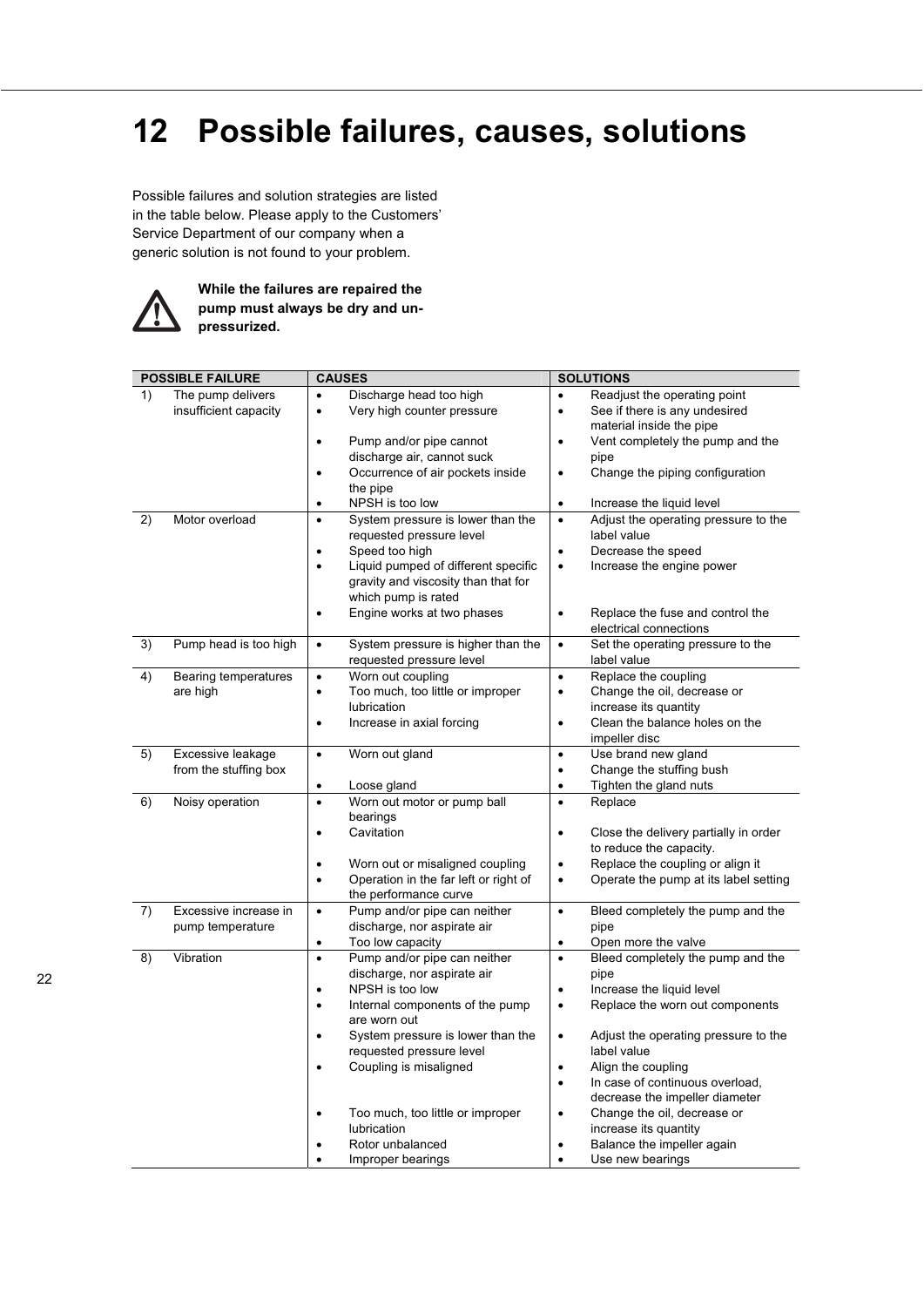# **13 Pump dimensions table and weights**



| Pump Id. Code      |  |      | <b>KW</b> | <b>Flange</b>    | Dimension (mm) |     |     |     |     |     |     | Mech.<br>$Seal.$ (*)              | Weight |
|--------------------|--|------|-----------|------------------|----------------|-----|-----|-----|-----|-----|-----|-----------------------------------|--------|
|                    |  |      |           | <b>Dimension</b> | Lm             | W   | н   | A   | B   | H1  | f   | <b>Nominal</b><br><b>Diameter</b> | (Kg)   |
|                    |  | 34   | 0,55      |                  | 233            |     | 473 |     |     |     | 160 | 20                                | 39,6   |
|                    |  | 54   | 0.55      |                  | 233            |     | 473 |     |     |     | 160 | 20                                | 39,6   |
|                    |  | 74   | 0,75      | <b>DN 40</b>     | 233            | 320 | 473 | 160 | 160 | 80  | 160 | 20                                | 40,7   |
| <b>DPNL 40-160</b> |  | 152  | 1,5       |                  | 250            |     | 490 |     |     |     | 160 | 20                                | 44,4   |
|                    |  | 222  | 2,2       |                  | 275            |     | 515 |     |     |     | 160 | 20                                | 46,8   |
|                    |  | 302  | 3         |                  | 275            |     | 515 |     |     |     | 160 | 20                                | 56,3   |
|                    |  | 402  | 4         |                  | 324            |     | 584 |     |     |     | 180 | 20                                | 66     |
|                    |  | 552  | 5,5       | <b>DN 40</b>     | 324            | 320 | 584 | 160 | 160 | 80  | 180 | 30                                | 74     |
|                    |  | 54   | 0,55      |                  | 233            |     | 488 |     |     |     | 160 | 20                                | 44,6   |
|                    |  | 74   | 0,75      |                  | 233            |     | 488 |     |     |     | 160 | 20                                | 45,7   |
|                    |  | 114  | 1,1       |                  | 250            |     | 506 |     |     |     | 160 | 20                                | 48,5   |
| <b>DPNL 40-200</b> |  | 154  | 1,5       | <b>DN 40</b>     | 275            | 380 | 506 | 190 | 190 | 95  | 160 | 20                                | 50,6   |
|                    |  | 402  | 4         |                  | 324            |     | 599 |     |     |     | 180 | 20                                | 72,5   |
|                    |  | 552  | 5,5       |                  | 324            |     | 624 |     |     |     | 205 | 30                                | 86     |
|                    |  | 752  | 7,5       |                  | 375            |     | 675 |     |     |     | 205 | 30                                | 92     |
|                    |  | 1102 | 11        | <b>DN 40</b>     | 484            | 380 | 809 | 190 | 190 | 95  | 230 | 30                                | 155,5  |
|                    |  | 54   | 0,55      |                  | 233            |     | 493 |     |     |     | 160 | 20                                | 40,6   |
|                    |  | 74   | 0,75      |                  | 233            |     | 493 |     |     |     | 160 | 20                                | 41,7   |
|                    |  | 114  | 1,1       | <b>DN 50</b>     | 250            | 360 | 510 | 180 | 180 | 100 | 160 | 20                                | 43,6   |
| <b>DPNL 50-160</b> |  | 302  | 3         |                  | 305            |     | 585 |     |     |     | 180 | 20                                | 58,3   |
|                    |  | 402  | 4         |                  | 324            |     | 604 |     |     |     | 180 | 20                                | 68     |
|                    |  | 552  | 5,5       |                  | 375            |     | 675 |     |     |     | 200 | 30                                | 78     |
|                    |  | 752  | 7,5       | <b>DN 50</b>     | 375            | 360 | 675 | 180 | 180 | 100 | 200 | 30                                | 84     |
|                    |  | 54   | 0,55      |                  | 233            |     | 503 |     |     |     | 160 | 20                                | 47,6   |
|                    |  | 74   | 0,75      |                  | 233            |     | 503 |     |     |     | 160 | 20                                | 48,7   |
|                    |  | 114  | 1,1       |                  | 250            |     | 520 |     |     |     | 160 | 20                                | 51,5   |
|                    |  | 154  | 1,5       | <b>DN 50</b>     | 275            | 400 | 545 | 200 | 200 | 110 | 160 | 20                                | 53,5   |
| <b>DPNL 50-200</b> |  | 552  | 5,5       |                  | 375            |     | 690 |     |     |     | 205 | 30                                | 89     |
|                    |  | 752  | 7,5       |                  | 375            |     | 690 |     |     |     | 205 | 30                                | 95     |
|                    |  | 1102 | 11        |                  | 484            |     | 824 |     |     |     | 230 | 30                                | 158    |
|                    |  | 1502 | 15        | <b>DN 50</b>     | 484            | 400 | 824 | 200 | 200 | 110 | 230 | 30                                | 169    |

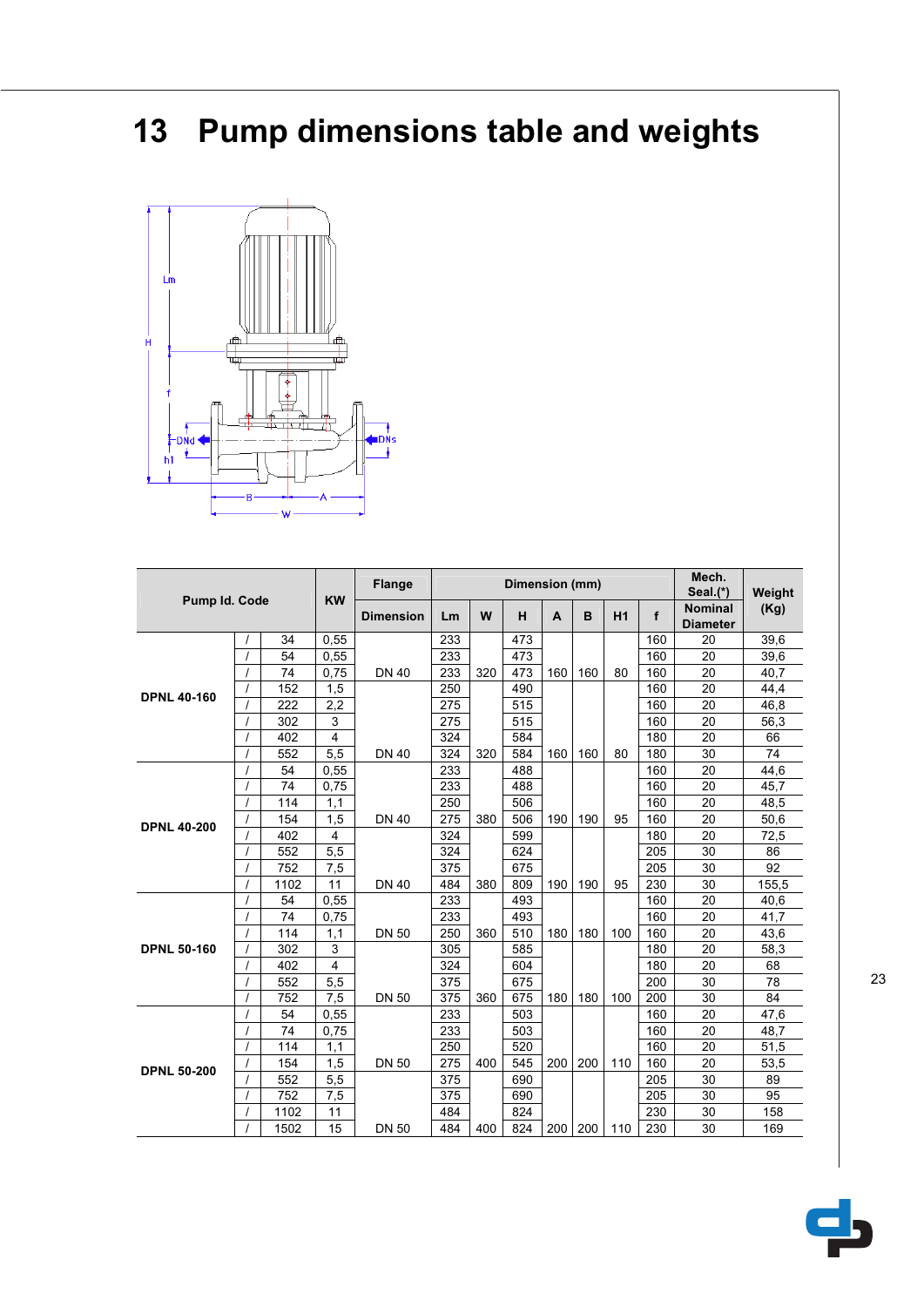|                     |            | 154              | 1,5                     |               | 275 |     | 570  |       |           |     | 180 | 20              | 67,3  |
|---------------------|------------|------------------|-------------------------|---------------|-----|-----|------|-------|-----------|-----|-----|-----------------|-------|
|                     |            | 224              | 2,2                     |               | 305 |     | 600  |       |           |     | 180 | 20              |       |
|                     |            |                  |                         |               |     |     |      |       |           |     |     |                 | 70,3  |
|                     |            | 304              | 3                       | <b>DN 50</b>  | 305 | 440 | 600  | 215   | 225       | 115 | 180 | 20              | 73,7  |
| <b>DPNL 50-250</b>  |            | 1502             | 15                      |               | 484 |     | 829  |       |           |     | 230 | 30              | 180   |
|                     |            | 1852             |                         |               | 528 |     |      |       |           |     |     | 30              | 195   |
|                     |            |                  | 18,5                    |               |     |     | 873  |       |           |     | 230 |                 |       |
|                     |            | 2202             | 22                      |               | 544 |     | 889  |       |           |     | 230 | 30              | 231   |
|                     |            | 3002             | 30 <sub>c</sub>         | <b>DN 50</b>  | 582 | 440 | 927  | 215   | 225       | 115 | 230 | 30              | 257   |
|                     |            | 74               | 0,75                    |               | 233 |     | 508  |       |           |     | 160 | 20              | 46,2  |
|                     |            |                  |                         |               |     |     |      |       |           |     |     |                 |       |
|                     |            | 114              | 1,1                     |               | 250 |     | 525  |       |           |     | 160 | 20              | 49    |
|                     |            | 154              | 1,5                     | <b>DN 65</b>  | 275 | 400 | 550  | 200   | 200       | 115 | 160 | 20              | 51,1  |
| <b>DPNL 65-160</b>  |            | 402              | 4                       |               | 324 |     | 619  |       |           |     | 180 | 20              | 71,5  |
|                     |            |                  |                         |               |     |     |      |       |           |     |     |                 |       |
|                     |            | 552              | 5,5                     |               | 324 |     | 639  |       |           |     | 200 | 30              | 82    |
|                     | $\prime$   | 752              | 7,5                     |               | 375 |     | 690  |       |           |     | 200 | 30              | 88    |
|                     |            | 1102             | 11                      | <b>DN 65</b>  | 484 | 400 | 799  | 200   | 200       | 115 | 200 | 30              | 108   |
|                     |            | 0,74             | 0,75                    |               | 233 |     | 508  |       |           |     | 160 | 20              | 52,7  |
|                     |            |                  |                         |               |     |     |      |       |           |     |     |                 |       |
|                     |            | 114              | 1,1                     |               | 250 |     | 525  |       |           |     | 160 | 20              | 54,5  |
|                     | $\prime$   | 154              | 1,5                     |               | 275 |     | 550  |       |           |     | 160 | 20              | 56,6  |
|                     |            | 224              | 2,2                     | DN 65         | 305 | 460 | 550  | 230   | 230       | 115 | 160 | 20              | 65,3  |
| <b>DPNL 65-200</b>  |            |                  |                         |               |     |     |      |       |           |     |     |                 |       |
|                     | $\prime$   | 752              | 7,5                     |               | 375 |     | 695  |       |           |     | 205 | 30              | 98    |
|                     | $\prime$   | 1102             | 11                      |               | 484 |     | 829  |       |           |     | 230 | 30              | 162   |
|                     | $\prime$   | 1502             | 15                      |               | 484 |     | 829  |       |           |     | 230 | 30              | 173   |
|                     |            |                  |                         |               |     |     |      |       |           |     |     |                 |       |
|                     | $\prime$   | 1852             | 18,5                    | <b>DN 65</b>  | 528 | 460 | 873  | 230   | 230       | 115 | 230 | 30              | 188   |
|                     | $\prime$   | 224              | 2,2                     |               | 305 |     | 655  |       |           |     | 215 | 20              | 71,3  |
|                     |            | 304              | 3                       |               | 305 |     | 655  |       |           |     | 215 | 20              | 71,7  |
|                     |            | 404              | 4                       |               | 324 |     | 674  |       |           |     | 215 | 20              | 82,7  |
|                     |            |                  |                         |               |     |     |      |       |           |     |     |                 |       |
| <b>DPNL 65-250</b>  |            | 554              | 5,5                     | <b>DN 65</b>  | 375 | 480 | 750  | 245   | 235       | 135 | 240 | 30              | 104,5 |
|                     |            | 2202             | 22                      |               | 544 |     | 919  |       |           |     | 240 | 30              | 236,5 |
|                     | $\prime$   | 3002             | 30                      |               | 544 |     | 919  |       |           |     | 240 | 35              | 264,5 |
|                     | $\prime$   | 3702             | 37                      |               | 637 |     | 1032 |       |           |     | 260 | 35              | 289   |
|                     |            |                  |                         |               |     |     |      |       |           |     |     |                 |       |
|                     | $\prime$   | 4502             | 45c                     | <b>DN 65</b>  | 637 | 480 | 1032 | 245   | 235       | 135 | 260 | 35              | 317   |
|                     |            | 74               | 0,75                    |               | 233 |     | 538  |       |           |     | 170 | 20              | 52    |
|                     |            | 114              | 1,1                     |               | 250 |     | 556  |       |           |     | 170 | 20              | 54,5  |
|                     |            | 154              | 1,5                     |               | 275 |     | 580  |       |           |     | 170 | 20              | 56,6  |
|                     |            |                  |                         |               |     |     |      |       |           |     |     |                 |       |
|                     | $\prime$   | 224              | 2,2                     | <b>DN 80</b>  | 305 | 440 | 630  | 220   | 220       | 135 | 190 | 20              | 67,3  |
| <b>DPNL 80-160</b>  |            | 552              | 5,5                     |               | 324 |     | 669  |       |           |     |     | 30              | 84,8  |
|                     | $\prime$   | 752              | 7,5                     |               | 375 |     | 720  |       |           |     | 210 | 30              | 94    |
|                     |            | 1102             | 11                      |               | 484 |     | 859  |       |           |     | 240 | 30              | 158   |
|                     |            |                  |                         |               |     |     |      |       |           |     |     |                 |       |
|                     | $\prime$   | 1502             | 15                      |               | 484 |     | 859  |       |           |     | 240 | 30              | 169   |
|                     | $\prime$   | 1852             | 18,5                    | <b>DN 80</b>  | 528 | 440 | 903  | 220   | 220       | 135 | 240 | 30              | 184   |
|                     | $\prime$   | 224              | 2,2                     |               | 305 |     | 625  |       |           |     | 180 | 20              | 69,8  |
|                     |            | 304              | 3                       |               | 305 |     | 625  |       |           |     | 180 | 20              | 73,2  |
|                     |            |                  |                         |               |     |     |      |       |           |     |     |                 |       |
|                     |            | 404              | 4                       | <b>DN 80</b>  | 324 | 500 | 644  | 250   | 250       | 140 | 180 | 20              | 81,5  |
|                     | $\sqrt{ }$ | $\frac{1502}{ }$ | $\overline{15}$         |               | 484 |     | 854  |       |           |     | 230 | $\overline{30}$ | 171,5 |
| <b>DPNL 80-200</b>  |            | 1852             | 18,5                    |               | 528 |     | 898  |       |           |     | 230 | 30              | 192   |
|                     | $\prime$   | 2202             | 22                      |               | 544 |     | 914  |       |           |     | 230 | 30              | 234   |
|                     |            |                  |                         |               |     |     |      |       |           |     |     |                 |       |
|                     | $\prime$   | 3002             | 30                      |               | 637 |     | 1037 |       |           |     | 260 | 35              | 299   |
|                     | $\prime$   | 3702             | 37                      | <b>DN 80</b>  | 637 | 500 | 1037 | 250   | 250       | 140 | 260 | 35              | 319   |
|                     |            | 304              | 3                       |               | 305 |     | 665  |       |           |     | 215 | 20              | 88    |
|                     |            | 404              | $\overline{\mathbf{4}}$ |               | 324 |     | 684  |       |           |     | 215 | 20              | 96    |
| <b>DPNL 80-250</b>  |            |                  |                         |               |     |     |      |       |           |     |     |                 |       |
|                     |            | 554              | 5,5                     |               | 375 |     | 735  |       |           |     | 215 | 30              | 116   |
|                     | $\prime$   | 754              | 7,5                     | <b>DN 80</b>  | 413 | 550 | 773  | ا 270 | 280       | 145 | 215 | 30              | 124   |
|                     |            | 554              | 5,5                     |               | 375 |     | 750  |       |           |     | 215 | 30              | 135,5 |
|                     |            |                  |                         |               |     |     |      |       |           |     |     |                 | 143,5 |
|                     |            | 754              | 7,5                     |               | 413 |     | 788  |       |           |     | 215 | 30              |       |
| <b>DPNL 80-315</b>  | $\prime$   | 904              | 9                       |               | 413 |     | 788  |       |           |     | 215 | 30              | 152,5 |
|                     |            | 1104             | 11                      |               | 484 |     | 884  |       |           |     | 240 | 30              | 213   |
|                     | $\prime$   | 1504             | 15                      | <b>DN 80</b>  | 528 | 600 | 928  | 300   | 300       | 160 | 240 | 30              | 245   |
|                     |            |                  |                         |               |     |     |      |       |           |     | 160 |                 |       |
|                     |            | 114              | 1,1                     |               | 250 |     | 565  |       |           |     |     | 20              | 60,5  |
|                     |            | 154              | 1,5                     |               | 275 |     | 590  |       |           |     | 160 | 20              | 62,6  |
|                     |            | 224              | 2,2                     |               | 305 |     | 640  |       |           |     | 180 | 20              | 74    |
|                     |            | 304              | 3                       | <b>DN 100</b> | 305 | 500 | 640  | 250   | 250       | 155 | 180 | 20              | 77    |
|                     |            |                  |                         |               |     |     |      |       |           |     |     |                 |       |
| <b>DPNL 100-160</b> |            | 752              | 7,5                     |               | 375 |     | 740  |       |           |     | 210 | 30              | 100   |
|                     |            | 1102             | 11                      |               | 484 |     | 879  |       |           |     | 240 | 30              | 164   |
|                     |            | 1852             | 15                      |               | 484 |     | 879  |       |           |     | 240 | 30              | 175   |
|                     | $\prime$   | 2202             | 18,5                    |               | 528 |     | 923  |       |           |     | 240 | 30              | 190   |
|                     |            |                  |                         |               |     |     |      |       |           |     |     |                 |       |
|                     |            | 2202             | 22                      | <b>DN 100</b> | 544 | 500 | 923  |       | 250   250 | 155 | 240 | 30              | 232   |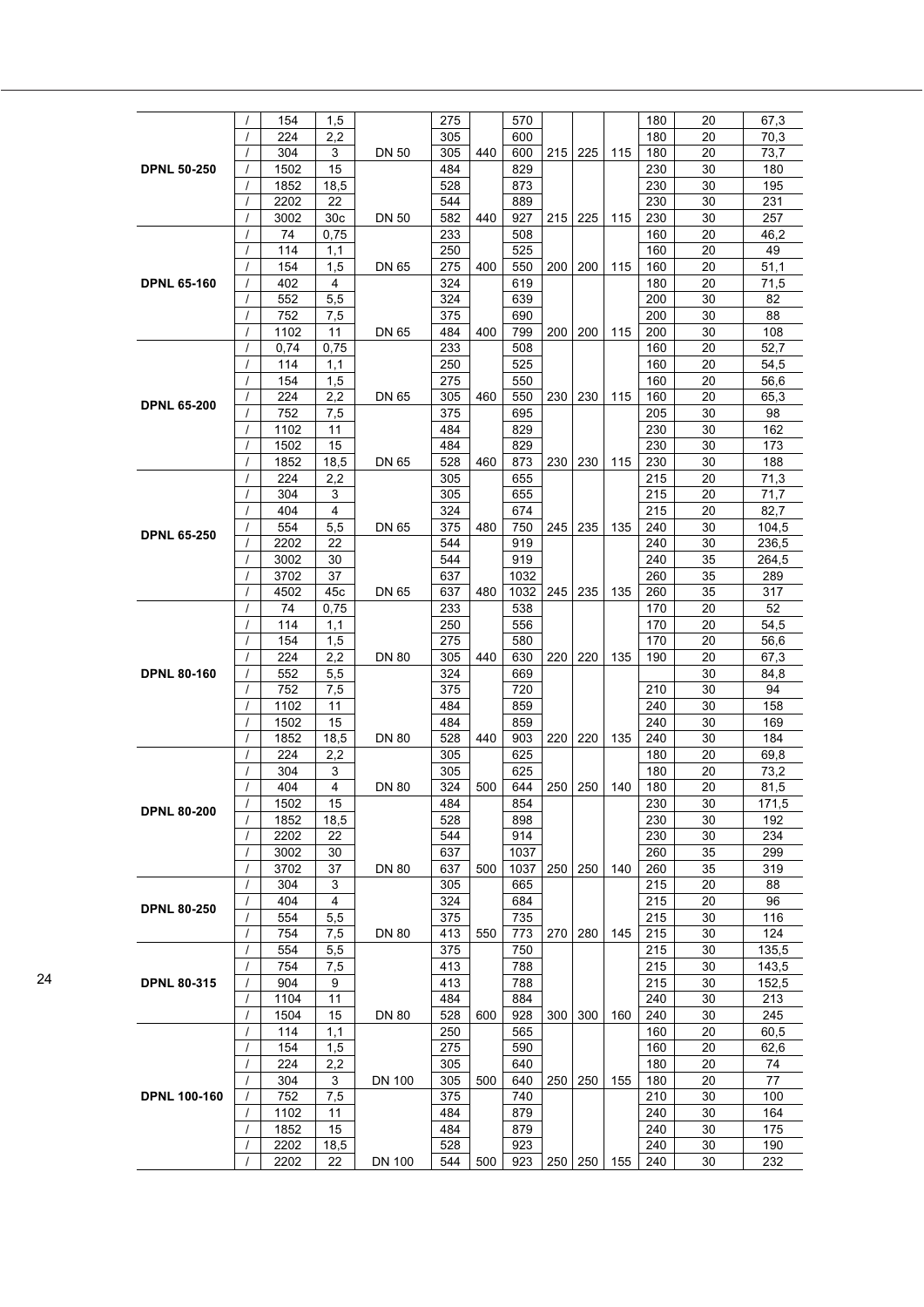|                     |                | 224  | 2,2            |               | 305 |     | 675  |     |     |     | 190 | 30       | 76,6  |
|---------------------|----------------|------|----------------|---------------|-----|-----|------|-----|-----|-----|-----|----------|-------|
|                     | $\prime$       | 304  | 3              |               | 305 |     | 675  |     |     |     | 190 | 30       | 83    |
|                     | $\overline{1}$ | 404  | $\overline{4}$ |               | 324 |     | 694  |     |     |     | 190 | 30       | 91    |
|                     | $\prime$       | 554  | 5,5            |               | 375 |     | 770  |     |     |     | 215 | 30       | 114   |
| <b>DPNL 100-200</b> | $\prime$       | 754  | 7,5            |               | 413 |     | 808  |     |     |     | 215 | 30       | 122   |
|                     | $\prime$       | 904  | 9              | <b>DN100</b>  | 413 | 550 | 808  | 275 | 275 | 180 | 215 | 30       | 131   |
|                     | $\overline{1}$ | 2202 | 22             |               | 544 |     | 947  |     |     |     | 250 | 30       | 246   |
|                     | $\overline{1}$ | 3002 | 30             |               | 637 |     | 1097 |     |     |     | 280 | 35       | 312   |
|                     | $\overline{1}$ | 3702 | 37             |               | 637 |     | 1097 |     |     |     | 280 | 35       | 332   |
|                     | $\prime$       | 4502 | 45c            | <b>DN 100</b> | 637 | 550 | 1097 | 275 | 275 | 180 | 280 | 35       | 354,9 |
|                     | $\prime$       | 554  | 5,5            |               | 375 |     | 780  |     |     |     | 215 | 30       | 130   |
| <b>DPNL 100-250</b> | $\prime$       | 754  | 7,5            |               | 413 |     | 818  |     |     |     | 215 | 30       | 138   |
|                     | $\prime$       | 1104 | 11             |               | 484 |     | 914  |     |     |     | 240 | 30       | 214   |
|                     | $\prime$       | 1504 | 15             | <b>DN 100</b> | 528 | 600 | 958  | 320 | 280 | 190 | 240 | 30       | 246   |
|                     | $\prime$       | 1104 | 11             |               | 484 |     | 914  |     |     |     | 240 | 30       | 222   |
| <b>DPNL 100-315</b> | $\prime$       | 1504 | 15             |               | 528 |     | 958  |     |     |     | 240 | 30       | 254   |
|                     | $\prime$       | 1854 | 18,5           |               | 528 |     | 958  |     |     |     | 240 | 30       | 274   |
|                     | $\prime$       | 2204 | 22             | <b>DN 100</b> | 582 | 650 | 1012 | 335 | 315 | 190 | 240 | 30       | 299   |
|                     | $\overline{1}$ | 304  | 3              |               | 305 |     | 705  |     |     |     | 190 | 30       | 96    |
|                     | $\prime$       | 404  | 4              |               | 324 |     | 724  |     |     |     | 190 | 30       | 104   |
|                     | $\overline{1}$ | 554  | 5,5            |               | 375 |     | 800  |     |     |     | 215 | 30       | 126,5 |
| <b>DPNL 125-200</b> | $\prime$       | 754  | 7,5            |               | 413 |     | 838  |     |     |     | 215 | 30       | 134,5 |
|                     | $\overline{1}$ | 904  | 9              |               | 413 |     | 838  |     |     |     | 215 | 30       | 143,5 |
|                     | $\prime$       | 3002 | 30             | <b>DN 125</b> | 637 | 660 | 1117 | 350 | 300 | 210 | 270 | 35       | 323   |
|                     | $\prime$       | 3702 | 37             |               | 637 |     | 1117 |     |     |     | 270 | 35       | 343   |
|                     | $\overline{1}$ | 4502 | 45c            | <b>DN 125</b> | 637 | 600 | 1117 | 300 | 300 | 210 | 270 | 35       | 365,9 |
|                     | $\prime$       | 554  | 5,5            |               | 375 |     | 800  |     |     |     | 215 | 30       | 135   |
|                     | $\overline{1}$ | 754  | 7,5            |               | 413 |     | 838  |     |     |     | 215 | 30       | 143   |
| <b>DPNL 125-250</b> | $\prime$       | 1104 | 11             |               | 484 |     | 934  |     |     |     | 240 | 30       | 218   |
|                     | $\overline{I}$ | 1504 | 15             |               | 528 |     | 978  |     |     |     | 240 | 30       | 250   |
|                     | $\prime$       | 1854 | 18,5           | <b>DN 125</b> | 544 | 650 | 994  | 350 | 300 | 210 | 240 | 30       | 270   |
|                     | $\prime$       | 1854 | 18,5           |               | 544 |     | 994  |     |     |     | 240 | 30       | 283   |
| <b>DPNL 125-315</b> | $\prime$       | 2204 | 22             |               | 582 |     | 1032 |     |     |     | 240 | 30       | 308   |
|                     | $\overline{1}$ | 3004 | 30             |               | 637 |     | 1112 |     |     |     | 265 | 35       | 386   |
|                     | $\prime$       | 3704 | 37c            | <b>DN 125</b> | 637 | 700 | 1112 | 370 | 330 | 210 | 265 | 35       | 406   |
|                     | $\prime$       | 554  | 5,5            |               | 375 |     | 780  |     |     |     | 215 | 30       | 152   |
| <b>DPNL 150-200</b> | $\prime$       | 754  | 7,5            |               | 413 |     | 818  |     |     |     | 215 | 30       | 160   |
|                     | $\prime$       | 1104 | 11             |               | 484 |     | 914  |     |     |     | 240 | 30       | 228   |
|                     | $\prime$       | 1504 | 15             | <b>DN 150</b> | 528 | 650 | 958  | 335 | 315 | 190 | 240 | 30       | 260   |
|                     | $\overline{1}$ | 904  | 9              |               | 413 |     | 818  |     |     |     | 225 | 30       | 168   |
|                     | $\overline{1}$ | 1104 | 11             |               | 484 |     | 914  |     |     |     | 250 | 30       | 235   |
| <b>DPNL 150-250</b> | $\overline{I}$ | 1504 | 15             |               | 528 |     | 958  |     |     |     | 250 | 30       | 267   |
|                     | $\overline{1}$ | 1854 | 18,5           |               | 544 |     | 974  |     |     |     | 250 | 30       | 287   |
|                     | $\overline{I}$ | 2204 | 22             |               | 582 |     | 1097 |     |     |     | 250 | 30       | 312   |
|                     | $\overline{1}$ | 3004 | 30             | <b>DN 150</b> | 637 | 670 | 1097 | 315 | 355 | 180 | 280 | 35       | 378   |
|                     | $\prime$       | 1854 | 18,5           |               | 544 |     | 1009 |     |     |     | 255 | 35       | 314   |
|                     |                | 2204 | 22             |               | 582 |     | 1047 |     |     |     | 255 | 35       | 339   |
|                     | $\prime$       |      |                |               |     |     |      |     |     |     |     |          |       |
| <b>DPNL 150-315</b> | $\overline{I}$ | 3004 | 30             |               | 637 |     | 1132 |     |     |     | 285 | 35<br>35 | 416   |

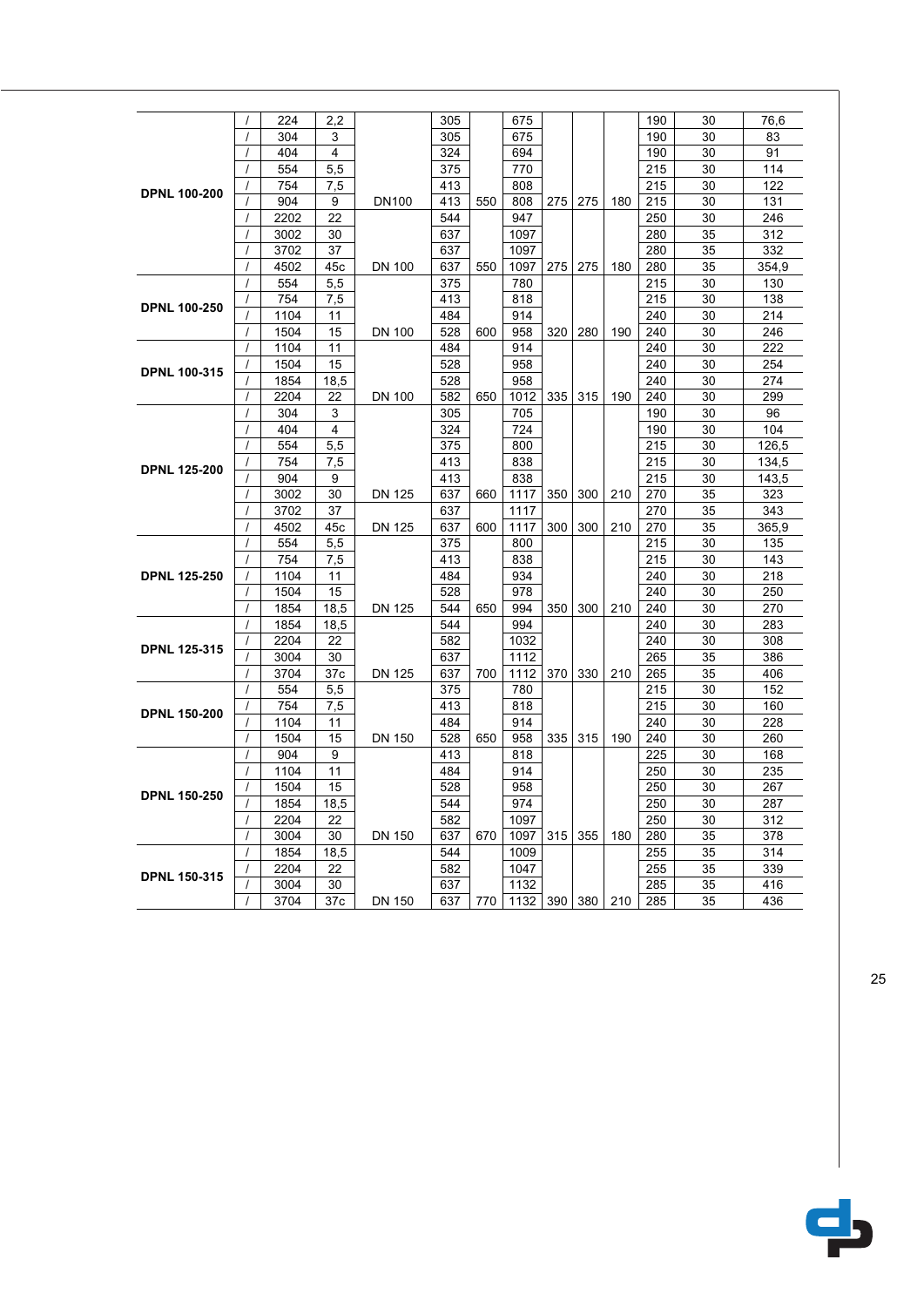# **14 Tightening torques**

|                        | <b>Tightening Torque Max (Nm)</b> |      |  |  |  |  |  |
|------------------------|-----------------------------------|------|--|--|--|--|--|
| <b>Thread Diameter</b> | <b>Property Classes</b>           |      |  |  |  |  |  |
|                        | 8.8                               | 10.9 |  |  |  |  |  |
| M4                     | 3.0                               | 4.4  |  |  |  |  |  |
| M <sub>5</sub>         | 5.9                               | 8.7  |  |  |  |  |  |
| M <sub>6</sub>         | 10                                | 15   |  |  |  |  |  |
| M <sub>8</sub>         | 25                                | 36   |  |  |  |  |  |
| M10                    | 49                                | 72   |  |  |  |  |  |
| M12                    | 85                                | 125  |  |  |  |  |  |
| M14                    | 135                               | 200  |  |  |  |  |  |
| M16                    | 210                               | 310  |  |  |  |  |  |
| M18                    | 300                               | 430  |  |  |  |  |  |
| M20                    | 425                               | 610  |  |  |  |  |  |
| M22                    | 580                               | 820  |  |  |  |  |  |
| M24                    | 730                               | 1050 |  |  |  |  |  |
| M27                    | 1100                              | 1550 |  |  |  |  |  |
| M30                    | 1450                              | 2100 |  |  |  |  |  |
| M33                    | 1970                              | 2770 |  |  |  |  |  |
| M36                    | 2530                              | 3560 |  |  |  |  |  |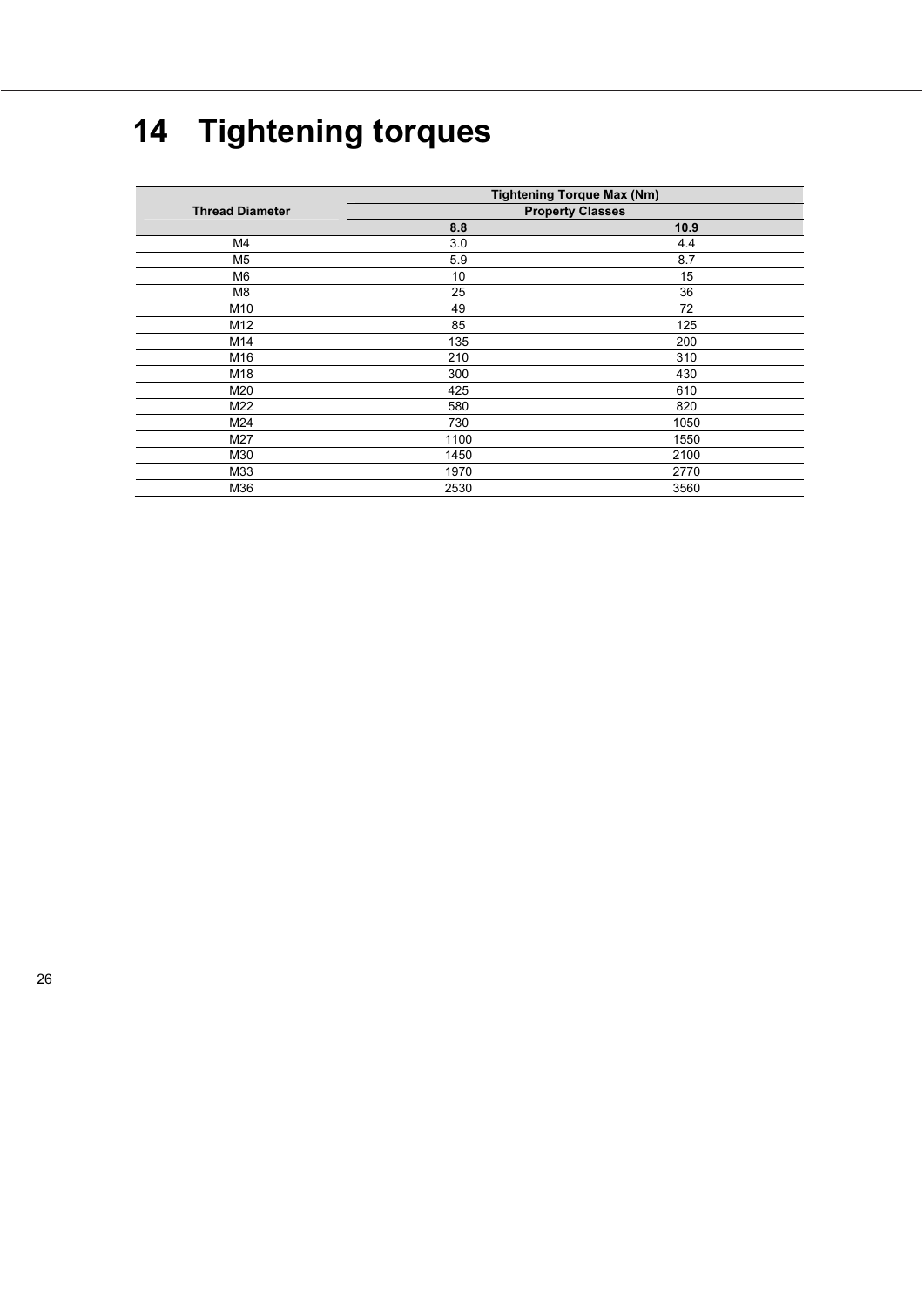# **15 Forces and moments at the pump flanges**

All of the applied loads if not reached the maximum allowable value, to provide that the following additional conditions, one of these loads may exceed the normal limit:

Any component of a force or a moment, must be limited 1.4 times of the maximum allowable value, The actual forces and moments acting on each flange, should provide the following formula:



In here,  $\sum |F|$  and  $\sum |M|$  are arithmetic sum of the loads for each flange at the pump level, without regard of the algebraic signs of the actual and maximum allowable values.

|                     | <b>Forces And Moments</b> |                                     |                |                                     |                |                |        |  |
|---------------------|---------------------------|-------------------------------------|----------------|-------------------------------------|----------------|----------------|--------|--|
| <b>Pump Type</b>    |                           | <b>Suction and Discharge Flange</b> |                | <b>Suction and Discharge Flange</b> |                |                |        |  |
|                     | mm                        |                                     | N              |                                     | <b>Nm</b>      |                |        |  |
|                     |                           | F y                                 | F <sub>z</sub> | F x                                 | M <sub>v</sub> | M <sub>z</sub> | M x    |  |
| <b>DPNL 40-160</b>  | 40                        |                                     | 476.2          |                                     |                | 500.01         | 619,06 |  |
| <b>DPNL 40-200</b>  | 40                        | 595,3                               |                | 523,82                              | 428.58         |                |        |  |
| DPNL 40-250         | 40                        |                                     |                |                                     |                |                |        |  |
| DPNL 50-160         | 50                        |                                     |                |                                     |                |                |        |  |
| <b>DPNL 50-200</b>  | 50                        | 785.7                               | 642.9          | 714.3                               | 476.2          | 547.63         | 666.68 |  |
| DPNL 50-250         | 50                        |                                     |                |                                     |                |                |        |  |
| DPNL 65-160         | 65                        |                                     | 809.5          | 880.97                              | 523.82         | 571,44         | 714.3  |  |
| <b>DPNL 65-200</b>  | 65                        | 1000                                |                |                                     |                |                |        |  |
| <b>DPNL 65-250</b>  | 65                        |                                     |                |                                     |                |                |        |  |
| <b>DPNL 80-160</b>  | 80                        |                                     | 976.2          | 1071.45                             | 547.63         | 619.06         | 761.92 |  |
| <b>DPNL 80-200</b>  | 80                        |                                     |                |                                     |                |                |        |  |
| <b>DPNL 80-250</b>  | 80                        | 1191                                |                |                                     |                |                |        |  |
| <b>DPNL 80-315</b>  | 80                        |                                     |                |                                     |                |                |        |  |
| DPNL 100-160        | 100                       |                                     |                |                                     | 595.25         | 690.49         | 833.35 |  |
| <b>DPNL 100-200</b> | 100                       |                                     | 1286           |                                     |                |                |        |  |
| DPNL 100-250        | 100                       | 1595                                |                | 1428.6                              |                |                |        |  |
| DPNL 100-315        | 100                       |                                     |                |                                     |                |                |        |  |
| <b>DPNL 125-200</b> | 125                       |                                     |                |                                     | 714.3          | 904.78         | 1000   |  |
| DPNL 125-250        | 125                       | 1881                                | 1524           | 1690.51                             |                |                |        |  |
| DPNL 125-315        | 125                       |                                     |                |                                     |                |                |        |  |
| DPNL 150-200        | 150                       |                                     |                |                                     |                |                |        |  |
| DPNL 150-250        | 150                       | 2381                                | 1929           | 2142.9                              | 833.35         | 976.21         | 1190.5 |  |
| DPNL 150-315        | 150                       |                                     |                |                                     |                |                |        |  |

Forces at the pump flanges were calculated according to TS EN ISO 5199 standard. The calculations are valid for the materials of cast iron and bronze. Forces and moments at the flanges that made of stainless material will be approximately twice as moments in the table.

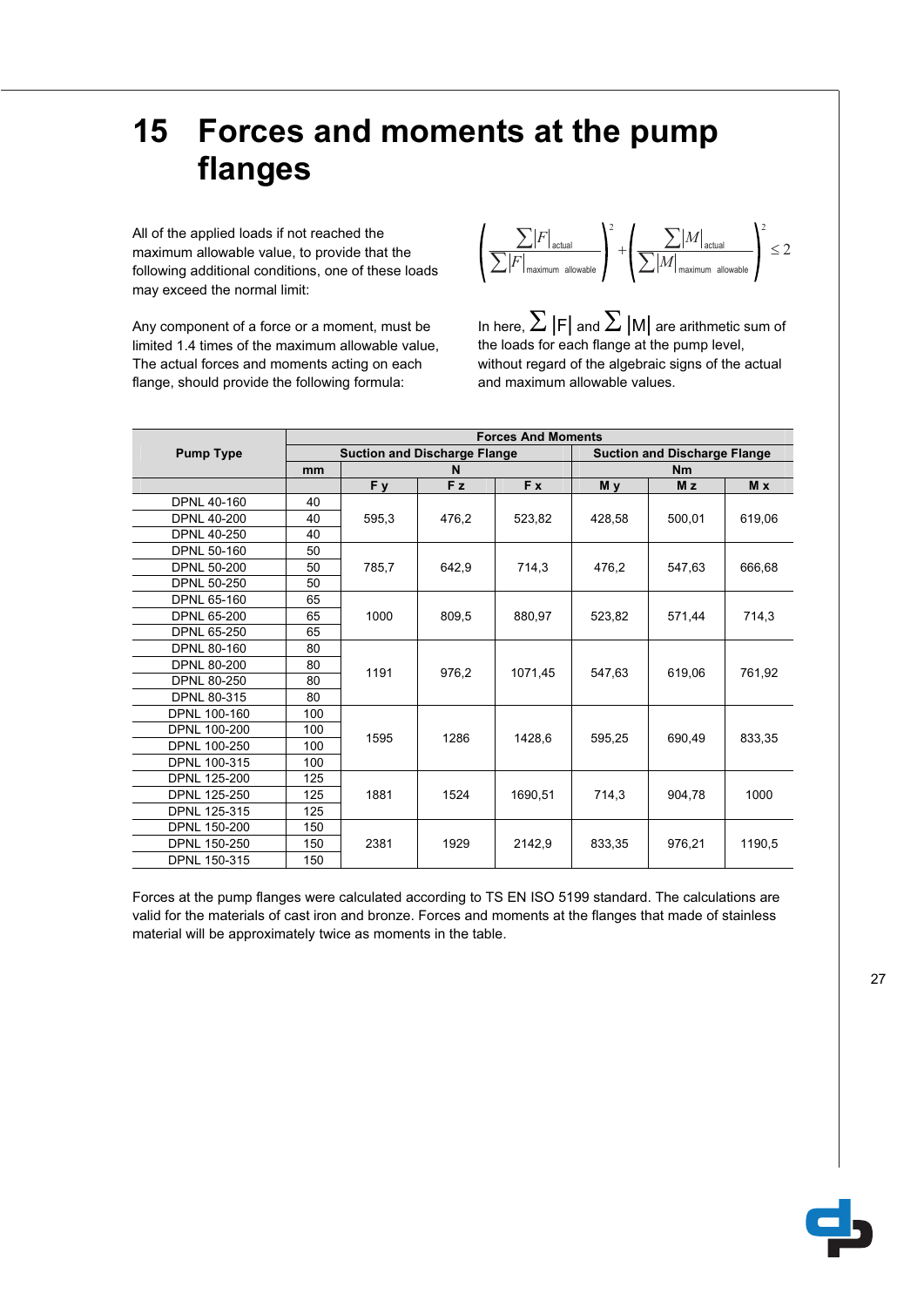# **16 Typical piping**



*Figure 7 A Typical Piping*

- A. Tank
- B. Large radius elbow
- C. Minimum slope is 2 cm/m
- D. Fittings, flanges etc.
- E. Non-return valve
- F. Suction valve
- G. Reducer
- H. Electrical connection
- I. Insulated cable
- J. Compensator
- K. Compensator
- L. Discharge valve

# **17 DPNL sectional drawing and spare part list**



| Part<br>No | <b>Part Name</b><br>(Standard pump parts) |
|------------|-------------------------------------------|
| 01         | Volute casing                             |
| 12         | Adapter                                   |
| 14         | Motor flange                              |
| 20         | Impeller                                  |
| 61         | Shaft                                     |
| 65         | Impeller nut                              |
| 85         | Rigid coupling                            |
| 250        | Mechanical seal                           |
| 260        | Plug                                      |
| 300        | Casing stud                               |
| 320        | Hex bolt                                  |
| 500        | Motor                                     |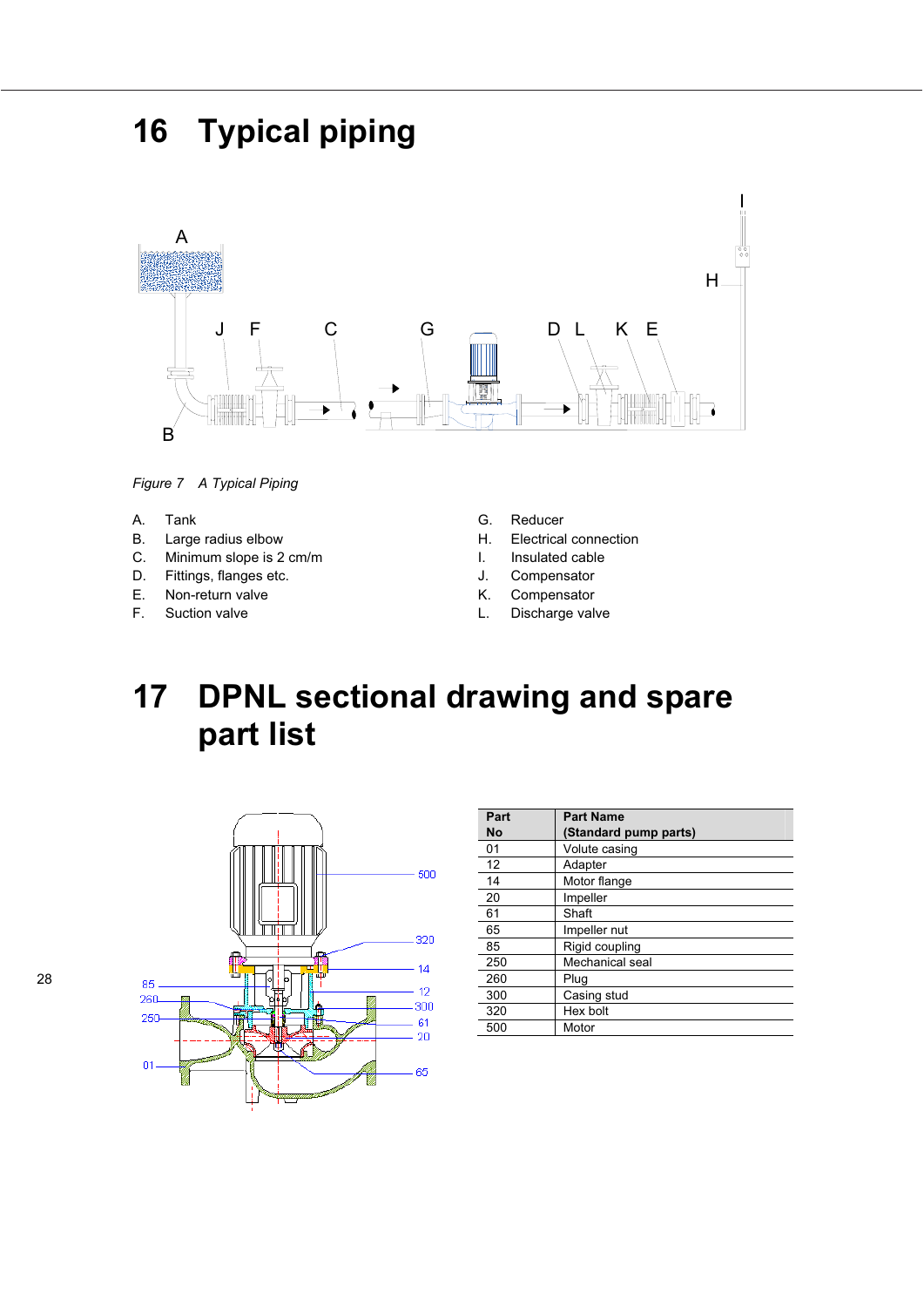

| <b>No</b> | <b>Part Name</b>            | <b>No</b> | <b>Part Name</b>          | <b>No</b> | <b>Part Name</b> |
|-----------|-----------------------------|-----------|---------------------------|-----------|------------------|
| 01        | Pump Casing                 | 80        | Shackle                   | 322       | Hex Bolt         |
| 06        | <b>Wearing Ring</b>         | 210       | Key, Impeller             | 340       | Cap Screw        |
| 12        | Adapter                     | 250       | <b>Mechanical Seal</b>    | 360       | <b>Nut</b>       |
| 16        | Motor Flange                | 260       | Pipe Plug, Adapter        | 361       | Nut              |
| 20        | Impeller                    | 261       | Pipe Plug, Pressure Gauge | 380       | Set-Screw        |
| 52        | <b>Mechanical Seal Ring</b> | 300       | Stud, Pump Casing         | 381       | Set-Screw        |
| 60        | Pump Shaft                  | 320       | Hex Bolt                  | 400       | O-Ring           |
| 65        | Impeller Nut                | 321       | Hex Bolt                  |           |                  |



| <b>No</b> | <b>Part Name</b>            | <b>No</b> | <b>Part Name</b>          | <b>No</b> | <b>Part Name</b> |
|-----------|-----------------------------|-----------|---------------------------|-----------|------------------|
| 01        | Pump Casing                 | 211       | Key, Coupling             | 341       | Cap Screw        |
| 06        | <b>Wearing Ring</b>         | 250       | <b>Mechanical Seal</b>    | 360       | <b>Nut</b>       |
| 12        | Adapter                     | 260       | Pipe Plug, Adapter        | 361       | <b>Nut</b>       |
| 16        | Motor Flange                | 261       | Pipe Plug, Pressure Gauge | 362       | <b>Nut</b>       |
| 20        | Impeller                    | 300       | Stud, Pump Casing         | 380       | Set-Screw        |
| 52        | <b>Mechanical Seal Ring</b> | 320       | Hex Bolt                  | 400       | O-Ring           |
| 60        | Pump Shaft                  | 321       | Hex Bolt                  | 600       | Coupling         |
| 65        | Impeller Nut                | 322       | Hex Bolt                  |           |                  |
| 210       | Key, Impeller               | 340       | Cap Screw                 |           |                  |

Note: This coupling system is applied with a motor power 30 kW and over.

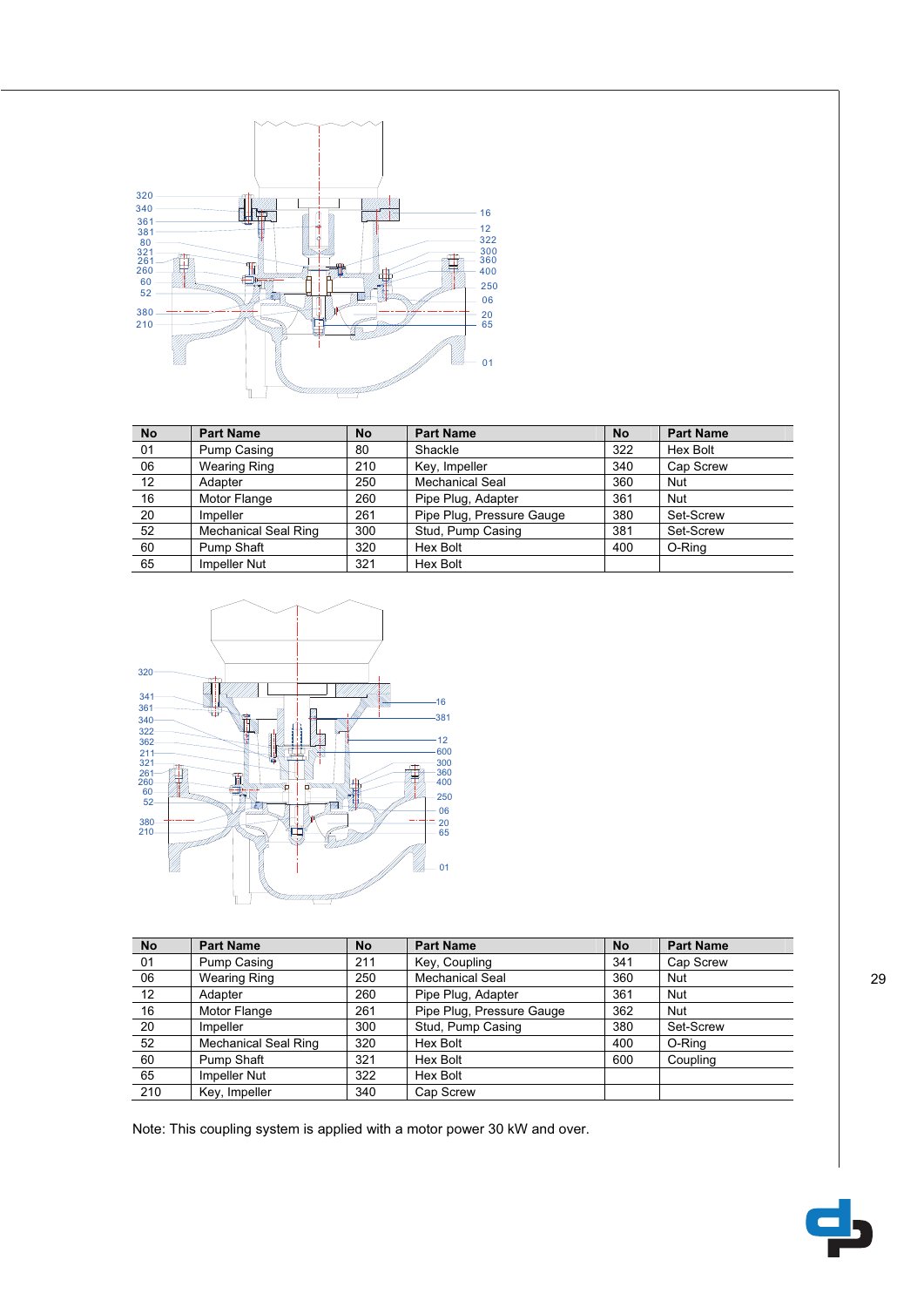# 381-60 210 ß  $322 -$ 80  $250<sub>1</sub>$ 52  $340 -$ 320  $16 -$ 361  $260 -$ 360  $300 12<sup>3</sup>$  $06<sub>1</sub>$ 380 20  $400 -$ 偶 65  $01$  $261 -$

| <b>No</b> | <b>Part Name</b>            | <b>No</b> | <b>Part Name</b>          |
|-----------|-----------------------------|-----------|---------------------------|
| 01        | Pump Casing                 | 260       | Pipe Plug, Adapter        |
| 06        | <b>Wearing Ring</b>         | 261       | Pipe Plug, Pressure Gauge |
| 12        | Adapter                     | 300       | Stud, Pump Casing         |
| 16        | Motor Flange                | 320       | Hex Bolt                  |
| 20        | Impeller                    | 322       | Hex Bolt                  |
| 52        | <b>Mechanical Seal Ring</b> | 340       | Cap Screw                 |
| 60        | Pump Shaft                  | 360       | Nut                       |
| 65        | Impeller Nut                | 361       | <b>Nut</b>                |
| 80        | Shackle                     | 380       | Set-Screw                 |
| 210       | Key, Impeller               | 381       | Set-Screw                 |
| 250       | Mechanical Seal             | 400       | O-Ring                    |

# **18 DPNL exploded view (without coupling)**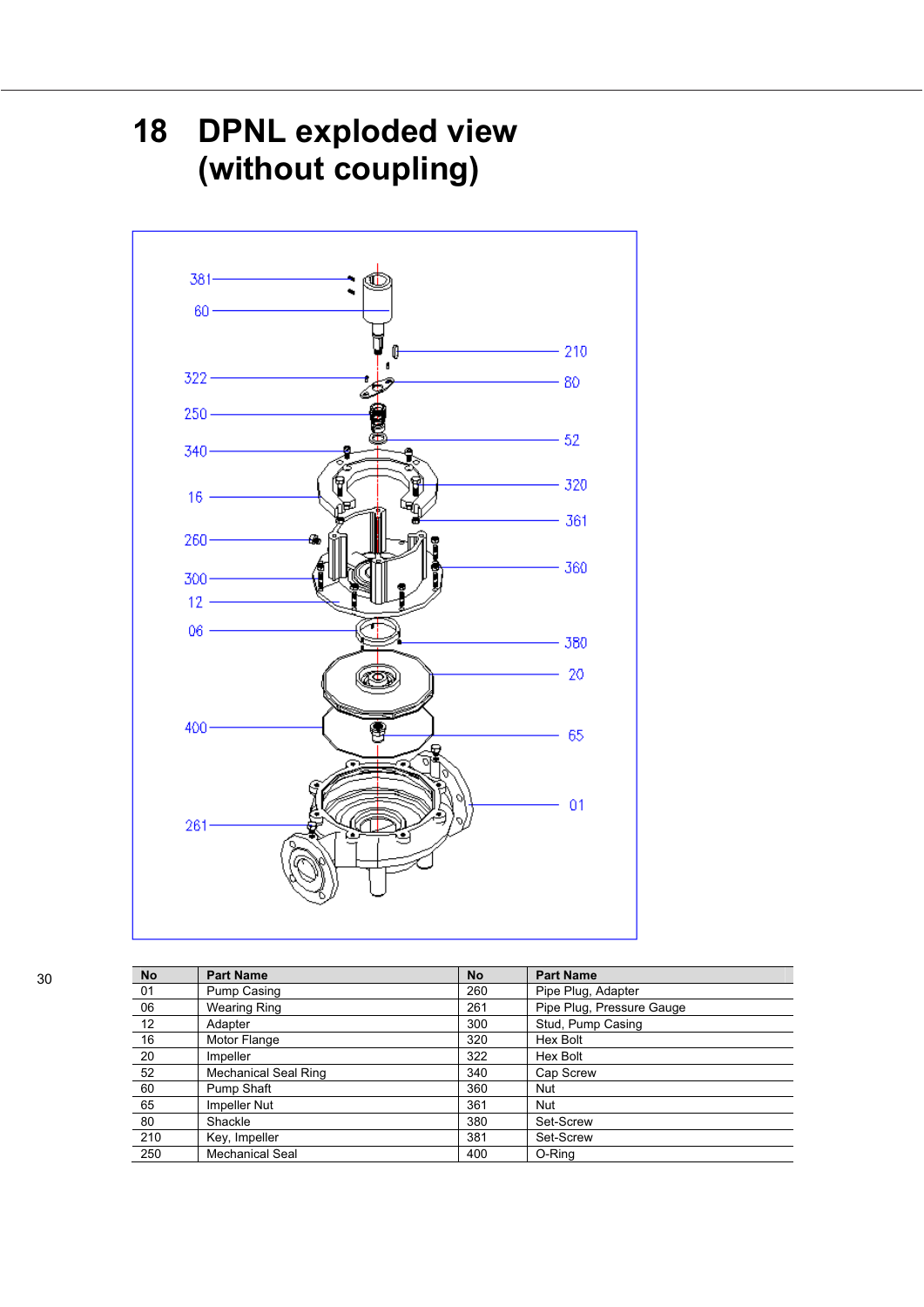

| <b>No</b> | <b>Part Name</b>            | <b>No</b> | <b>Part Name</b>      |
|-----------|-----------------------------|-----------|-----------------------|
| 01        | Pump Casing                 | 300       | Stud, Pump Casing     |
| 06        | <b>Wearing Ring</b>         | 320       | Hex Bolt              |
| 12        | Adapter                     | 340       | Cap Screw             |
| 16        | Motor Flange                | 341       | Cap Screw             |
| 20        | Impeller                    | 360       | <b>Nut</b>            |
| 52        | <b>Mechanical Seal Ring</b> | 361       | <b>Nut</b>            |
| 60        | Pump Shaft                  | 380       | Set-Screw             |
| 65        | Impeller Nut                | 381       | Set-Screw             |
| 210       | Key, Impeller               | 390       | Grooved Pin           |
| 250       | Mechanical Seal             | 400       | O-Ring                |
| 260       | Pipe Plug, Adapter          | 600       | <b>Rigid Coupling</b> |
| 261       | Pipe Plug, Pressure Gauge   |           |                       |